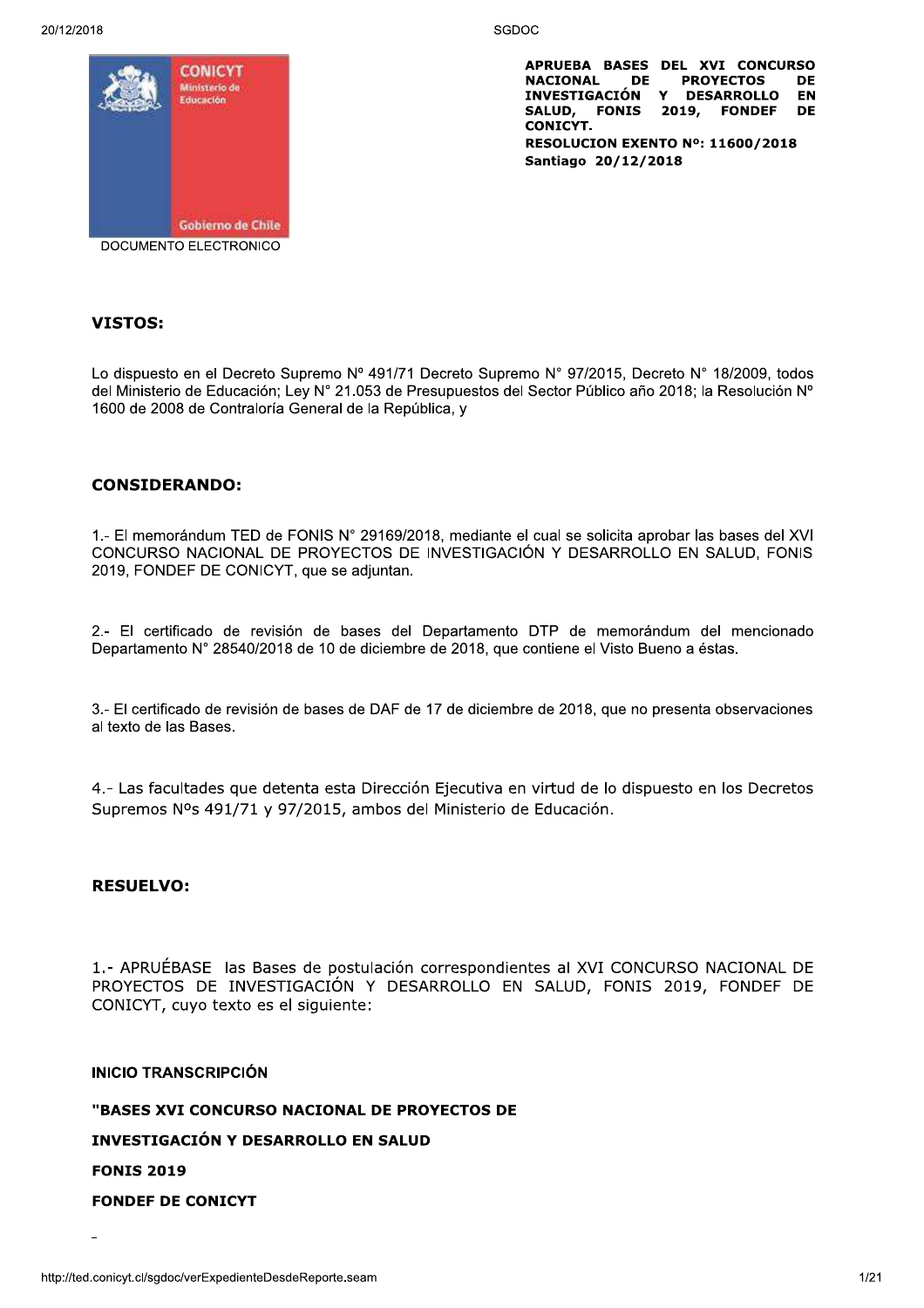La Comisión Nacional de Investigación Científica y Tecnológica, CONICYT, promueve, fortalece y difunde la investigación científica y tecnológica en Chile, para contribuir al desarrollo económico, social y cultural del país. En este marco, CONICYT creó en 1991 el FONDO DE FOMENTO AL DESARROLLO CIENTÍFICO Y TECNOLÓGICO (FONDEF), con el propósito de fortalecer y aprovechar las capacidades científicas y tecnológicas de las universidades e instituciones de investigación chilenas sin fines de lucro, para incrementar la competitividad de la economía nacional y contribuir a mejorar la calidad de vida de la población mediante el apoyo financiero a proyectos conjuntos realizados por esas instituciones con empresas u otras entidades asociadas.

Los proyectos financiados por FONDEF son de investigación aplicada y desarrollo experimental y buscan generar impactos económico-sociales y científico-tecnológicos relevantes para el país. Este tipo de investigación es una actividad con riesgos científicos y tecnológicos. Parte de estos riesgos son subsidiados por el Estado a través de la oferta de instrumentos de fomento a la investigación aplicada, que suelen estar orientados al desarrollo de tecnologías de productos o procesos.

#### **INSTRUMENTO FONIS**

Considerando lo anteriormente expuesto, CONICYT y el Ministerio de Salud, MINSAL diseñaron un instrumento de fomento a la investigación aplicada en salud (2004): FONDO NACIONAL DE INVESTIGACIÓN Y DESARROLLO EN SALUD (FONIS). Este instrumento propone generar nuevo conocimiento para contribuir a la toma de decisiones en salud, abarcando desde el diseño de políticas sanitarias hasta el nivel de decisiones clínicas. De esta manera, se busca generar y potenciar el conocimiento científico y tecnológico a través de la apertura de un Concurso Público que convoca a instituciones públicas y privadas de diversas disciplinas cuyo interés común sea mejorar la salud de la población en Chile.

El instrumento FONIS se encuentra incorporado en el programa FONDEF, ya que apoya financieramente provectos de Innovación más Desarrollo (I+D) aplicada, con un fuerte componente científico, que en un horizonte relativamente breve obtengan resultados que puedan convertirse en nuevos productos, procesos o servicios, tales como, Normas Técnicas, Protocolos, Guías Clínicas y/o Recomendaciones, con una razonable probabilidad de generación de impactos productivos, económicos y sociales.

#### $\mathbf{T}$ . **DISPOSICIONES GENERALES**

#### **I.1. OBJETIVOS Y LINEAMIENTOS GENERALES**

#### I.1.1. Objetivos del Instrumento FONIS

Este instrumento, como parte del programa FONDEF, tiene por objetivo apoyar financieramente la ejecución de proyectos de investigación científica y tecnológica, con potencial impacto económico y/o social, cuyos resultados sean obtenidos, evaluados y validados en plazos breves, provenientes de la investigación en salud que contribuyan a resolver problemas sanitarios prioritarios de Chile.

Se requiere que las propuestas presentadas al concurso, se encuadren en los objetivos del concurso y en alguno de sus lineamientos.

#### I.1.2. Objetivos del Concurso

Apoyar proyectos de investigación científica y tecnológica aplicada que planteen una hipótesis científica que sustente la obtención de resultados, tales como, Normas Técnicas, Protocolos, Guías Clínicas y/o Recomendaciones, que contribuyan a resolver problemas sanitarios prioritarios de Chile.

#### **I.1.3. Lineamientos Generales**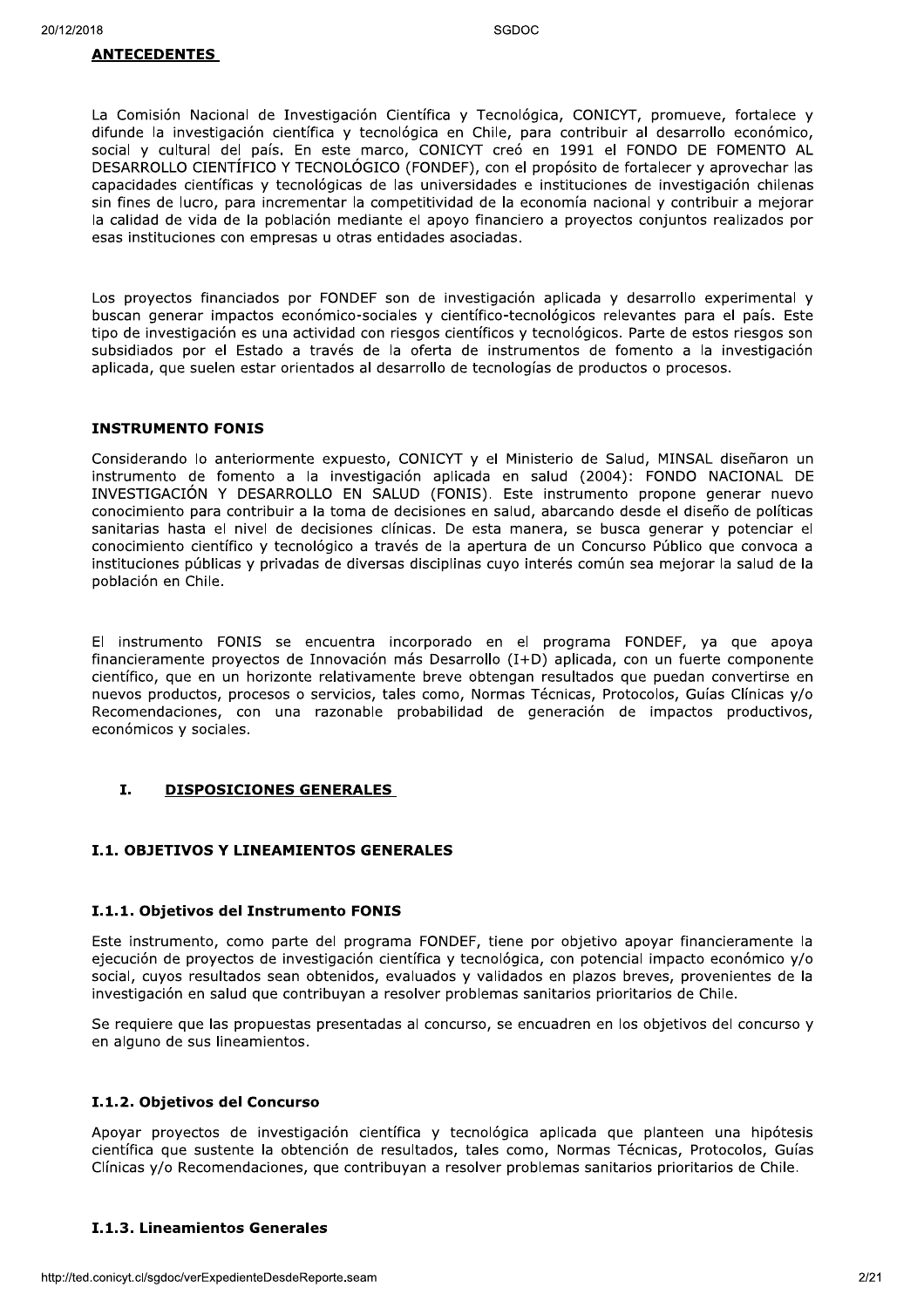a. Propuestas que permitan evaluar la eficacia, efectividad o eficiencia, incluyendo la aceptabilidad social, del uso de recursos preventivos, diagnósticos, terapéuticos o de rehabilitación, nuevos o

existentes, dirigidos a solucionar los problemas de salud priorizados  $\frac{[1]}{[1]}$ , con especial énfasis en la atención primaria y/o en la interacción de las redes de salud.

- b. Propuestas que den respuesta a interrogantes sobre salud ambiental y ocupacional de los habitantes de nuestro territorio, que permitan mejorar y dar sustento científico a las políticas públicas destinadas a regular estas áreas.
- c. Propuestas que contribuyan a disminuir las brechas de equidad en salud, tanto de la situación de salud como de acceso a la atención. Se considerarán relevantes aquellas investigaciones destinadas a mejorar la gestión administrativa y/o financiera de los establecimientos de salud, y aquellas que generen un mejoramiento en la calidad de sus procesos estadísticos y de registro.
- d. Propuestas que permitan identificar y medir factores de riesgo y de daños en salud, gracias a la evidencia científica procedente de intervenciones de promoción en salud y de control de los factores de riesgo de la población en Chile.
- e. Propuestas que contribuyan a mejorar la calidad de la atención en salud a través de conocimiento sobre la percepción de la población usuaria del sistema de salud nacional. Se considerarán relevantes aquellas investigaciones destinadas a mejorar la articulación de la red asistencial de atención con la red comunitaria, la democratización de la información y la evaluación de intervenciones destinadas a mejorar la calidad de la atención dentro de la población general, como en poblaciones focalizadas, ya sean étnicas, de género, de especial vulnerabilidad social, etc., pertenecientes al sistema de salud chileno.
- $f_{\perp}$ Propuestas que permitan medir el impacto en salud de políticas públicas emanadas de otros sectores del Estado.

#### Programa Elige Vivir Sano

Dentro del instrumento FONIS, se destinarán recursos específicamente para financiar provectos que contribuyan a la Investigación Aplicada en Salud relacionados con el Programa Elige Vivir Sano del Ministerio de Salud. Estas propuestas también deben tener un fuerte componente científico. Se espera que las propuestas que se presenten contengan el siguiente tipo de investigación:

- a. Investigaciones aplicadas que permitan identificar y/o medir los costos en salud asociados al sobrepeso y el sedentarismo en Chile, considerando costos directos e indirectos que generan la atención de salud y las enfermedades producidas por estos factores de riesgo.
- b. Investigaciones aplicadas orientadas a evaluar acceso y equidad para la generación de estilos de vida saludable, como factores protectores desde la perspectiva de los determinantes sociales en salud.
- Investigaciones aplicadas relacionadas con los cambios experimentados por la población  $C<sub>1</sub>$ chilena respecto de hábitos alimentarios y/o de actividad física.
- Investigaciones aplicadas que permitan determinar resultados e impacto de las iniciativas  $\mathsf{d}$ Elige Vivir Sano.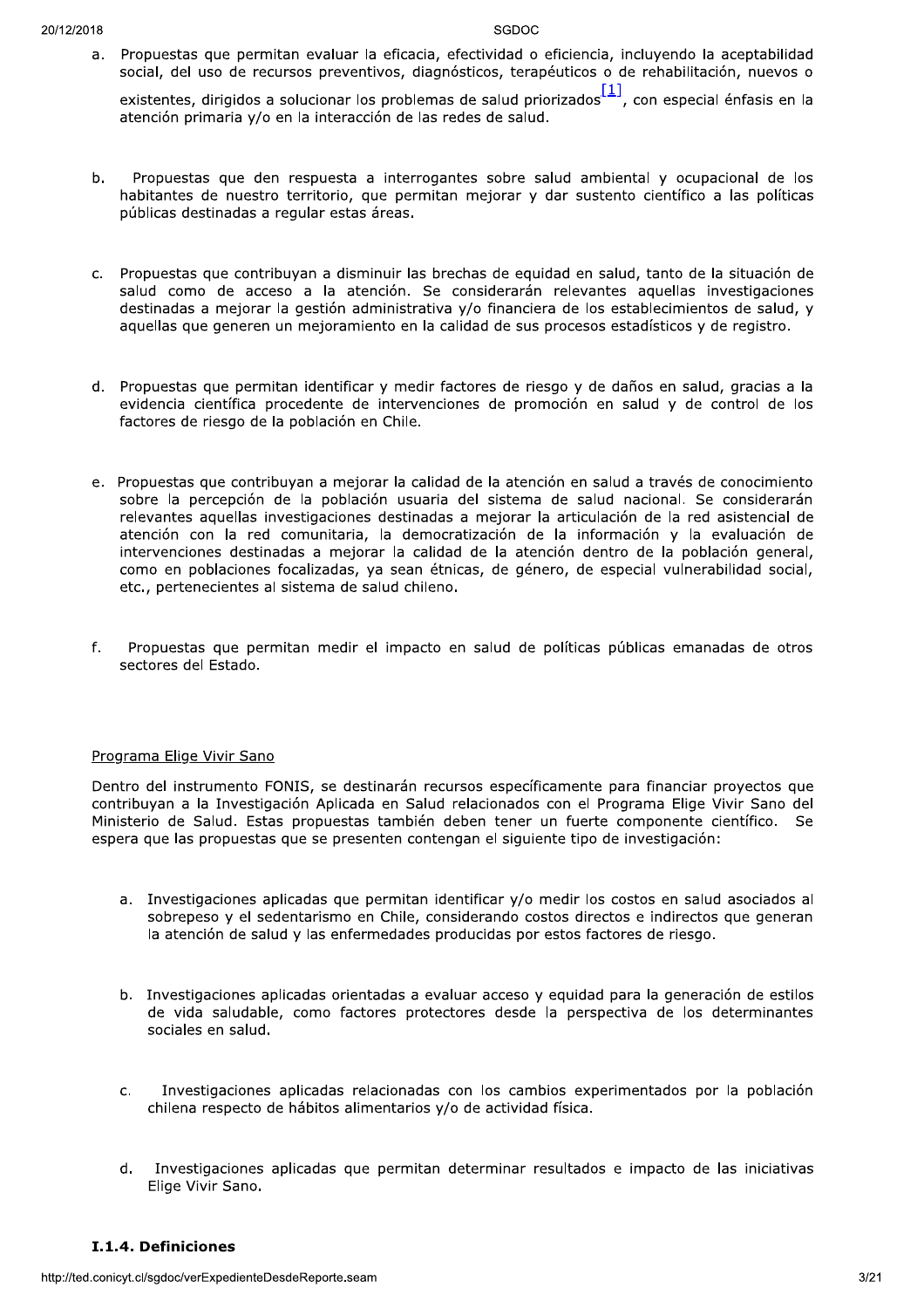- a. ROL DE CONICYT: La intervención de CONICYT en el presente Concurso será en calidad de INSTITUCIÓN EJECUTORA del Fondo de Fomento al Desarrollo Científico y Tecnológico, en adelante también referido como FONIS - FONDEF.
- b. FONDO DE FOMENTO AL DESARROLLO CIENTÍFICO Y TECNOLÓGICO, FONDEF: Es el mecanismo de financiamiento cuyos objetivos son: (1) el aumento de la competitividad de los sectores productivos del país y el mejoramiento de la calidad de vida de los chilenos mediante la aplicación de la ciencia y la tecnología. (2) el desarrollo de la capacidad científica y tecnológica nacional; y (3) la vinculación entre la capacidad científica y tecnológica nacional y los reguerimientos tecnológicos de las empresas y otras entidades chilenas.
- c. FONDO NACIONAL DE INVESTIGACIÓN Y DESARROLLO EN SALUD, FONIS: Es un instrumento de financiamiento de proyectos de I+D aplicada, con un fuerte componente científico, que en un horizonte relativamente breve obtengan resultados que puedan convertirse en nuevos productos, procesos o servicios, tales como, Normas Técnicas, Protocolos, Guías Clínicas y/o Recomendaciones, con una razonable probabilidad de generación de impactos productivos, económicos y sociales.
- d. PROYECTO: Es el proyecto de investigación y desarrollo presentado al XVI Concurso Nacional de PROYECTOS DE INVESTIGACIÓN Y DESARROLLO EN SALUD FONIS -FONDEF.
- **CONSEJO FONIS:** Cuerpo colegiado, cuvas funciones generales son asesorar a  $\mathbf{e}$ . CONICYT en la definición de políticas científicas y tecnológicas que deban ser aplicadas con relación al Instrumento FONIS y en la ejecución de los recursos que asigna directamente a dicho Fondo la Ley de Presupuestos del Sector Público.
- $f_{\rm{r}}$ **COMITÉ ASESOR DE FONIS:** Cuerpo colegiado integrado por profesionales de alta calificación y experiencia, cuyas funciones principales son asesorar a la Dirección Ejecutiva de FONIS - FONDEF.
- **DIRECCIÓN EJECUTIVA DEL FONDEF:** Instancia dirigida por un(a) Director(a) q. Ejecutivo(a), encargada de coordinar las relaciones entre las partes contratantes y, en particular, facultada para supervisar el desarrollo, ejecución, seguimiento y control del Provecto.
- h. REPRESENTANTE LEGAL: El representante legal es una persona que actúa en nombre de la Institución Beneficiaria o las entidades asociadas. Cada institución o entidad deberá definir un representante legal o alguien que lo represente para efectos de comprometer resultados y aportes, así como responsabilizarse del correcto uso del subsidio FONIS. Tanto el nombramiento como su cambio deberá ser comunicado mediante carta al(o la) Director(a) Ejecutivo(a) del FONDEF. Sus responsabilidades y atribuciones serán establecidas en el respectivo convenio de subsidio.
- i. DIRECTOR(A) DEL PROYECTO: Es nombrado por el Representante Legal de la Institución beneficiaria del proyecto. Sus responsabilidades y atribuciones serán establecidas en el respectivo convenio de subsidio. El Director(a) puede tener la calidad de Titular en cuyo caso se le llamará Director(a) o la calidad de Alterno, llamándose Director(a) Alterno(a). El director(a) Alterno(a) asumirá el cargo de Director(a) en caso de ausencia o imposibilidad de ejercerlo el titular.

Los funcionarios de exclusiva confianza, en cualquier cargo, no podrán participar en calidad de Director(a) General, Director(a) alterno(a) o como parte del equipo de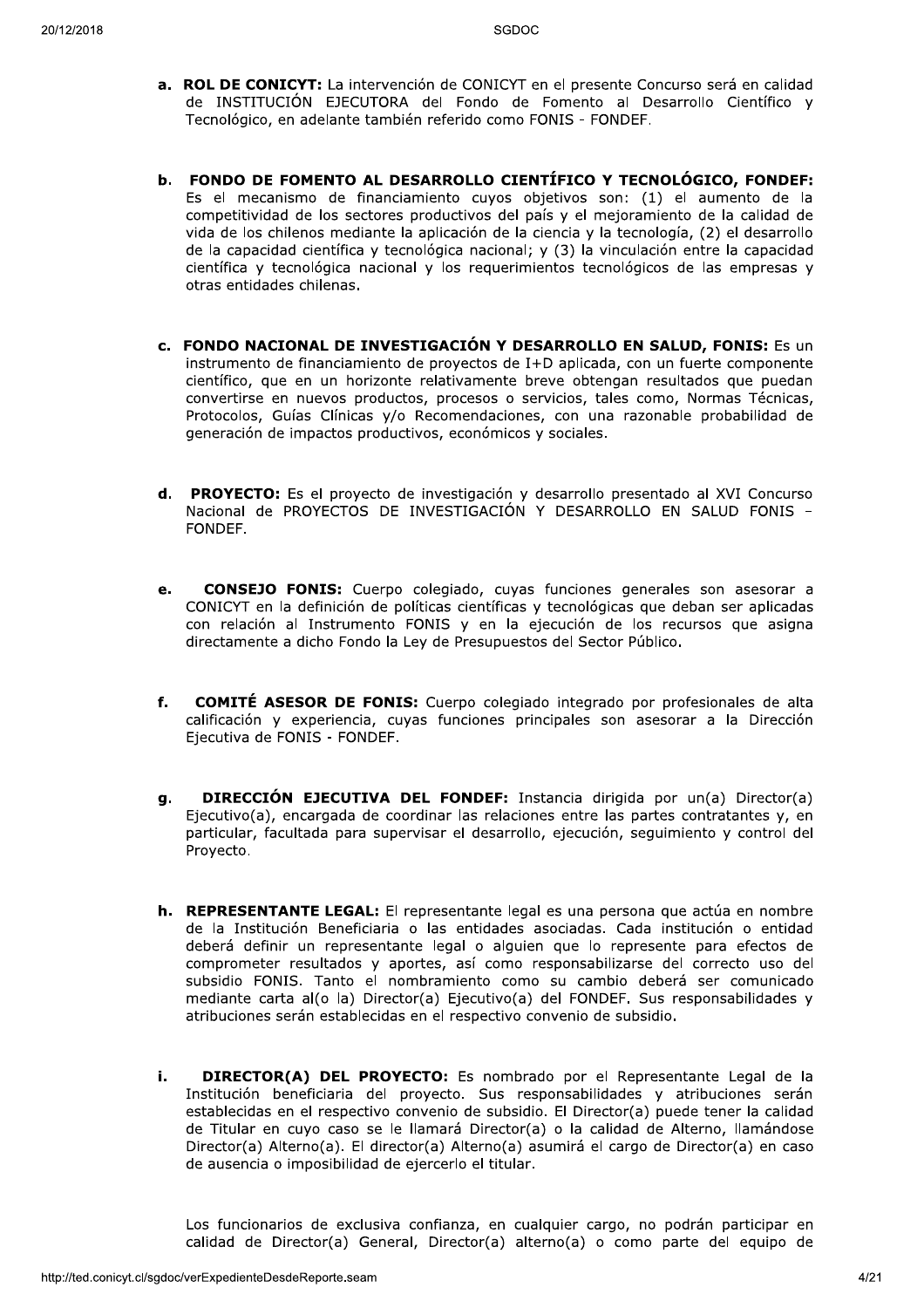investigación. Quedarán excluidos de participar en el presente concurso, de cualquier forma o modo: el personal del FONIS, funcionarios de CONICYT en general, integrantes del Consejo y del comité asesor de FONIS.

Los funcionarios a contrata o planta de las Subsecretarías del Ministerio de Salud y/o SEREMI podrán participar sin percibir honorarios, remuneraciones o incentivos por concepto del presente concurso.

- j. INSTITUCIÓN BENEFICIARIA: Institución que se adjudicará los fondos asignados al proyecto. En el caso de los proyectos presentados por más de una institución beneficiaria, una de ellas asumirá el rol de institución principal, cuya función será la de coordinar a las beneficiarias que participen en el proyecto. Quedarán excluidos de participar como instituciones beneficiarias los niveles centrales de los Ministerios del Estado de Chile, incluidas las Secretarías Regionales Ministeriales (SEREMI).
- k. ENTIDAD ASOCIADA: Es la entidad, con o sin fines de lucro, cuyo giro está relacionado con las actividades y resultados del proyecto, que participa en el mismo realizando aportes a su financiamiento, esperando obtener un beneficio de sus resultados. Los aportes pueden ser monetarios, en tiempo profesional o en especies valoradas.
- I. APORTES INCREMENTALES: Se entiende por aportes incrementales los nuevos gastos en los que incurran las beneficiarias y las empresas u otras entidades asociadas, especialmente para la ejecución del proyecto, los que podrán consistir en recursos pecuniarios, especies o bienes adquiridos y/o arrendados, o personas contratadas, todo ello específicamente para el proyecto.
- m. APORTES NO INCREMENTALES: Consisten en la valorización del uso de especies o recursos, humanos o materiales, va existentes, por parte del beneficiario y otras entidades asociadas, puestos a disposición del proyecto.
- n. **CONVENIO DE SUBSIDIO.** Corresponde al contrato entre CONICYT y la(s) Institución (es) Beneficiaria (s), que estipula los montos del subsidio y los aportes comprometidos por la beneficiaria para la ejecución del proyecto, además de las responsabilidades, derechos y obligaciones de ambas partes.

## I.2. ALCANCES Y REQUISITOS DE LOS PROYECTOS

#### I.2.1. Tipos de Proyectos

En este concurso podrán postular proyectos de dos tipos:

- $a.$ Proyectos de I+D aplicada, que cumplan con los lineamientos generales planteados y responden a los objetivos del Instrumento FONIS.
- b. Proyectos de I+D aplicada, que cumplan con los lineamientos del Programa Elige Vivir Sano y responden a los objetivos del Instrumento FONIS.

#### I.2.2. Requisitos Generales para la Formulación de los Proyectos

Los proyectos deberán cumplir todos y cada uno de los requisitos que se indican a continuación:

- a. Los objetivos y lineamientos generales señalados en el punto I.1.
- Proponer la creación de un nuevo conocimiento, cuya aplicabilidad se vea reflejada en la h. generación de Normas Técnicas, Protocolos, Guías Clínicas y/o Recomendaciones.
- c. El proyecto deberá definir y obtener un resultado, como el señalado en la letra anterior, que sea verificable al término del plazo de ejecución del mismo.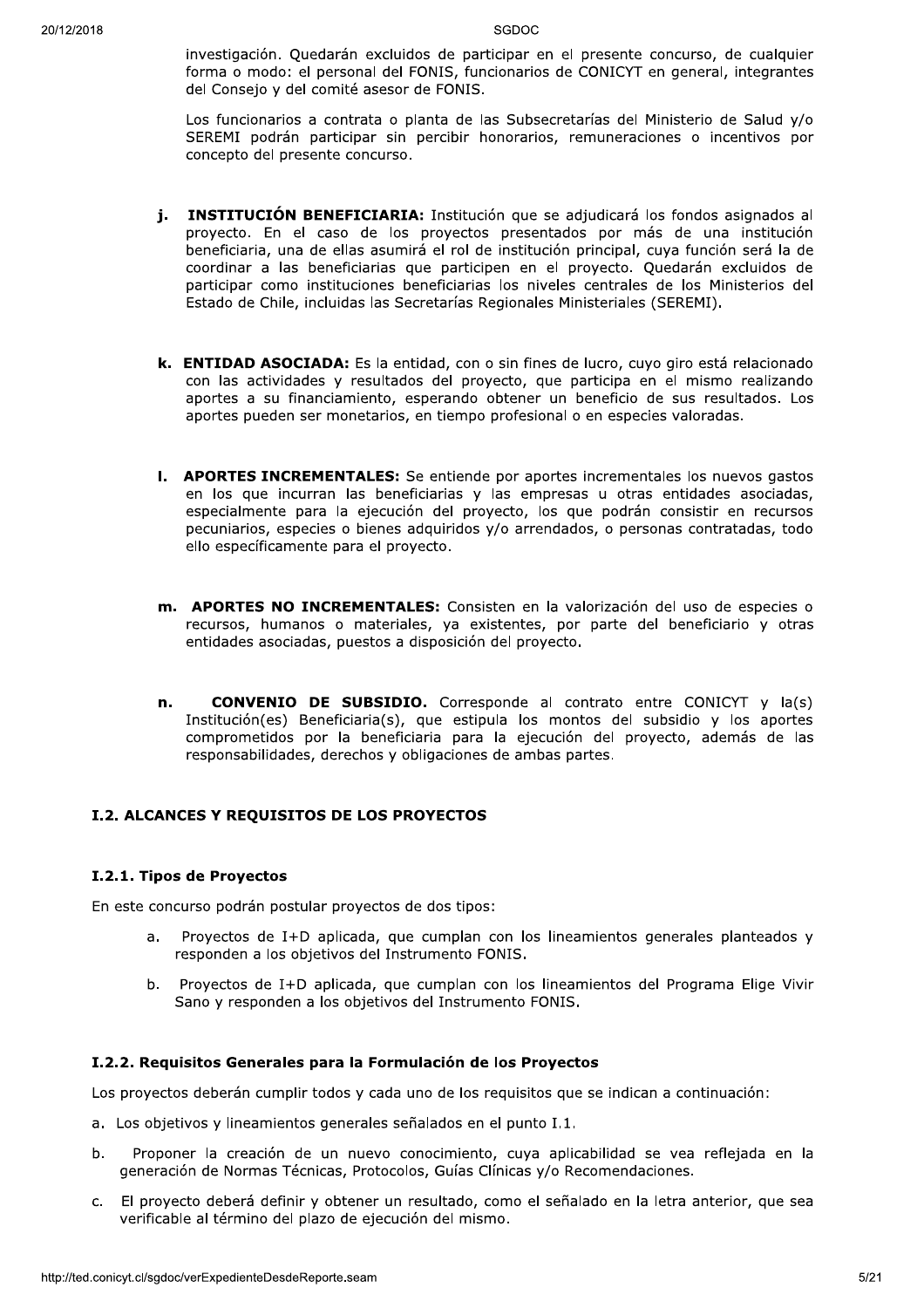#### I.2.3. Entidades elegibles para recibir financiamiento de FONIS - FONDEF

Son entidades elegibles para postular y recibir subsidios de FONIS - FONDEF, personas jurídicas nacionales sin fines de lucro, incluidas universidades e instituciones de educación superior reconocidas por el Estado, institutos tecnológicos y de investigación y desarrollo, tanto públicos como privados, y otras instituciones que realicen actividades científico-tecnológicas y que tengan como objetivo, indicado expresamente en sus estatutos, la realización de actividades de investigación y desarrollo.

Las entidades que se presentan por primera vez a un concurso de proyectos de investigación y desarrollo de FONIS - FONDEF, deberán enviar a CONICYT, al menos 30 días corridos antes del cierre del concurso, los siguientes documentos: (i) copia de escritura pública de constitución y sus modificaciones; (ii) acreditación de la personería del representante legal; y (iii) certificado de vigencia de la personalidad jurídica actualizado, emitido con una anterioridad no mayor a 30 días corridos respecto de la fecha de postulación.

Las entidades que hayan participado anteriormente en un concurso de investigación y desarrollo de FONDEF que estén en la nómina publicada en el sitio web: http://www.conicyt.cl/fondef se encuentran eximidas de presentar esta documentación.

Las entidades elegibles podrán actuar en forma individual o asociada. En este último caso, deberá indicarse en el formulario de postulación cuál de ellas asumirá el rol de institución principal.

#### I.2.4. Plazo de los provectos y subsidio de FONIS - FONDEF

Las entidades beneficiarias deberán considerar el menor plazo posible para la ejecución de los proyectos, con el objetivo de adelantar la obtención de los resultados esperados.

El plazo máximo de ejecución de los proyectos será de 30 meses y el monto máximo de subsidio a entregar por CONICYT será de hasta 90% del costo total del proyecto, con un límite máximo de \$60.000.000 (sesenta millones) de pesos.

En el plazo de ejecución señalado no se contabilizarán las eventuales suspensiones que CONICYT pueda disponer en conformidad con las presentes bases, las que en ningún caso podrán exceder, en total, seis meses. En caso de incurrir en suspensiones, se considerará, previa solicitud del proyecto, sumar el periodo de suspensión al plazo originalmente aprobado.

El proyecto podrá solicitar una única prórroga de término de proyecto con una ampliación de plazos que no excederá de los cuatro meses. El plazo mínimo para el envío de la solicitud de prórroga será 90 días corridos contados antes de la fecha de término de la vigencia del respectivo convenio, la modificación de los plazos de ejecución del proyecto podrá ser aprobado mediante acto administrativo de CONICYT. Los mayores costos que resultaren de esta prórroga deberán ser financiados por las entidades beneficiarias. No se extenderán los plazos de ejecución del proyecto cuando la(s) causa(s) esgrimidas para ello sea(n) la realización de actividades de difusión, tales como pago de publicaciones, asistencia a congresos, entre otras.

En cualquier caso, CONICYT se reserva el derecho a reducir las asignaciones presupuestarias solicitadas y la duración de los proyectos, como parte del proceso de evaluación y adjudicación.

Los fondos asignados por CONICYT serán de carácter no reembolsable.

#### I.2.5. Aporte de la Institución Beneficiaria y Otros Aportes

Los Proyectos deberán ser financiados a lo menos en un 10% del monto solicitado como subsidio FONIS-FONDEF por las instituciones beneficiarias del subsidio. Esta contribución al financiamiento podrá ser en aportes incrementales y/o no incrementales. Estos aportes deberán ser respaldados con una carta de compromiso de las entidades asociadas aportantes, que se deberá adjuntar a la propuesta al momento de la postulación.

Estos aportes deberán ser confirmados con la firma del (de los) convenio(s) de subsidio entre CONICYT y la(s) institución(es) beneficiaria(s), dentro de los 60 días corridos siguientes a la respectiva notificación por carta certificada de la resolución de adiudicación de los provectos.

En el caso que el proyecto haya sido presentado por más de una entidad beneficiaria, se estipulará en el respectivo convenio el monto que se obliga a aportar cada una de dichas entidades. Sin perjuicio de lo anterior, durante la ejecución del convenio, CONICYT podrá modificar esa composición de los aportes, a solicitud conjunta de los representantes legales de todas las beneficiarias del proyecto,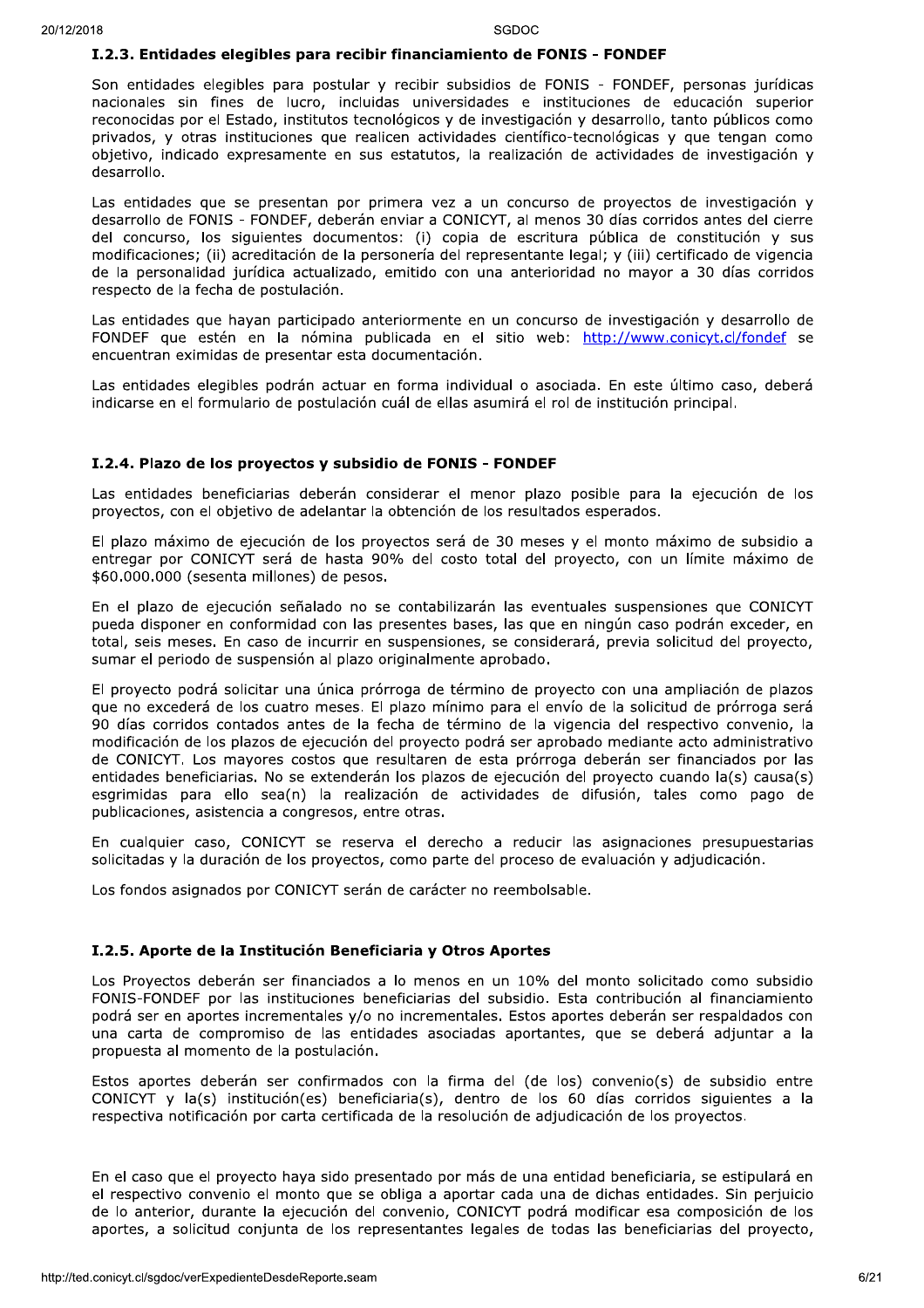siempre que el monto total de tales aportes sea igual o superior al comprometido originalmente y se ajuste a las presentes bases.

Las propuestas postuladas podrán incorporar aportes de otras fuentes de financiamiento distintas del FONIS-FONDEF y de las Instituciones Beneficiarias. Esta contribución al financiamiento podrá ser en aportes incrementales y/o no incrementales, refrendada mediante una carta de apoyo institucional.

#### I.2.6. Duplicidad de Financiamiento de los Proyectos

Un proyecto puede ser postulado a más de un Fondo del Estado, en caso de que este sea pertinente a todos ellos y de que exista más de una convocatoria abierta en un mismo período.

No obstante, el postulante deberá renunciar a todas las otras postulaciones en el caso de que el proyecto sea adjudicado por CONICYT. Asimismo, si el proyecto es seleccionado para ser financiado por otro Fondo, deberá renunciar de inmediato a su postulación a este concurso.

El Director deberá entregar una declaración jurada simple que se encuentra disponible en los formularios de postulación (www.conicyt.cl/fondef), en la cual se declara que la propuesta no está siendo financiada por algún otro fondo público.

Para evitar posibles duplicidades de financiamiento, se verificará con otros Fondos del Estado, antes de la adjudicación del concurso, los provectos que se havan sido adjudicados en dichos Fondos. En el mismo sentido, los proponentes deberán declarar si han postulado el proyecto a otro Fondo del Estado. Si, en cualquier estado del concurso y/o durante la ejecución de cualquier proyecto, CONICYT detecta la existencia de duplicidades en el financiamiento del mismo, se dispondrá el término anticipado del Convenio.

#### I.2.7. Conducta Inapropiada

No se permitirá, en ninguna etapa de los concursos de CONICYT - desde la presentación de los proyectos y hasta la publicación de los resultados - cualquier conducta inapropiada, tales como proporcionar datos falsos y la copia sustancial de obras ajenas, sin la debida citación del nombre del (de la) autor(a), título de la obra, fecha y medio de publicación. Lo anterior incluye el uso no autorizado de ideas o métodos originales, obtenidos por comunicación privilegiada, tales como proyectos o manuscritos bajo revisión por pares.

Se entiende por copia sustancial la coincidencia esencial o fundamental que involucre una copia de frases o párrafos que induzcan al lector a engañarse respecto a las contribuciones del (de la) autor(a), sin que el factor determinante sea el número de palabras copiadas ni el lugar del manuscrito donde se encuentra la frase en cuestión (título, introducción, métodos, hipótesis, etc.), sino la impresión equívoca inducida en el lector respecto de la autoría. No se considera para este efecto el uso de frases de uso general que no induzcan a error al lector.

En la postulación, todo texto, párrafo o frase textual proveniente de una referencia bibliográfica, deberá señalarse entre comillas o letra cursiva. Toda cita bibliográfica debe estar debidamente identificada en el texto y en el listado de referencias.

Los provectos presentados que incurran en esta falta serán declarados fuera de bases.

#### II. **CRITERIOS DE ADMISIBILIDAD DE LOS PROYECTOS**

Los criterios que a continuación se describen permiten determinar si un proyecto es o no admisible para el XVI CONCURSO NACIONAL DE PROYECTOS DE INVESTIGACIÓN Y DESARROLLO EN SALUD -FONIS, 2019.

- 1. El proyecto debe ser presentado por una institución elegible por FONDEF.
- 2. El proyecto debe considerar una duración máxima de 30 meses.
- El equipo de investigación debe estar constituido, al menos, por un(a) Director(a), un(a)  $3.$ Director(a) Alterno(a) y un(a) Investigador(a).
- 4. Considerar monto máximo de subsidio FONIS FONDEF de de \$60.000.000 (sesenta millones de pesos).
- Los Proyectos deberán ser financiados a lo menos en un 10% del monto solicitado como 5. subsidio FONIS-FONDEF por las instituciones beneficiarias del subsidio. Esta contribución al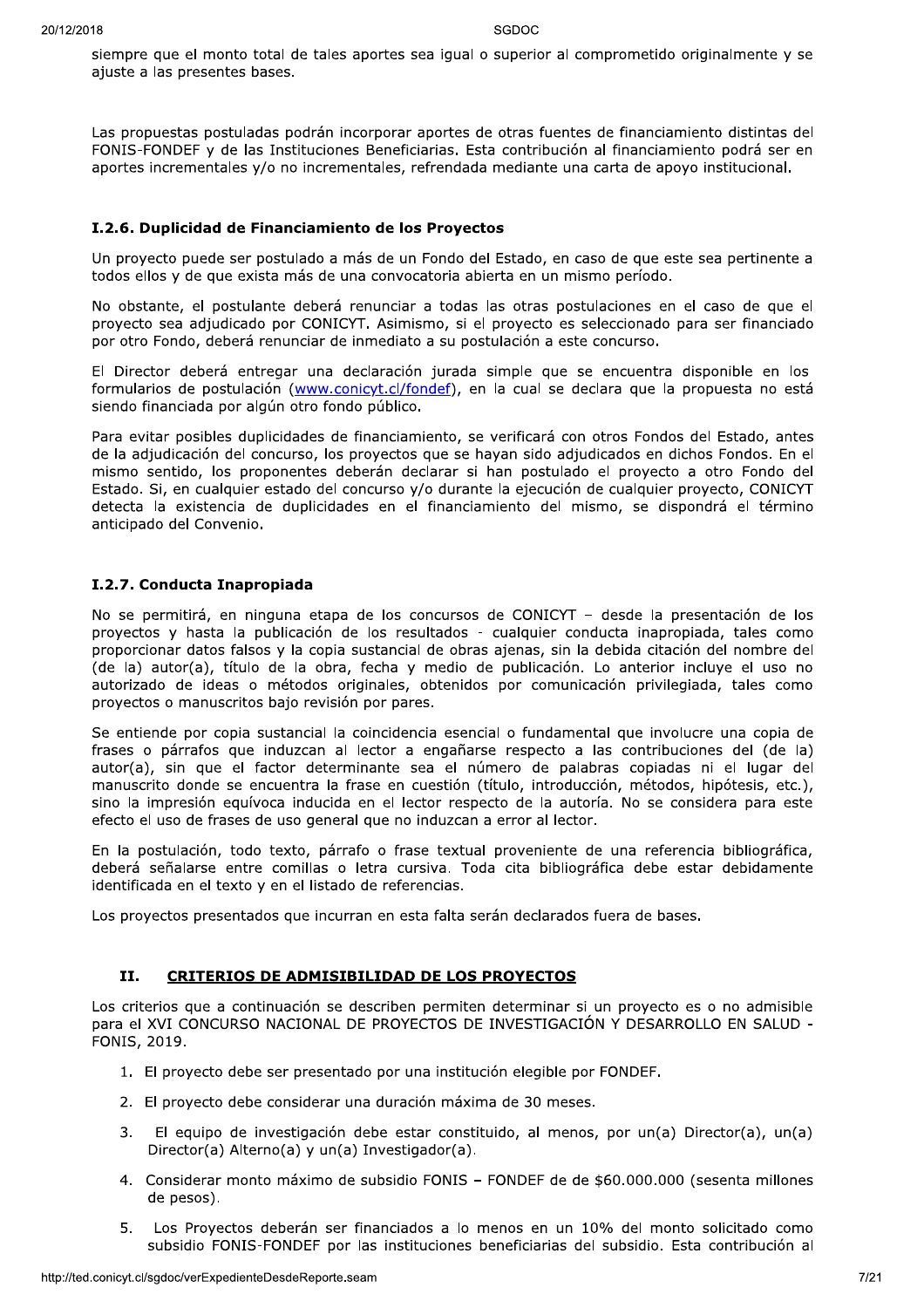financiamiento podrá ser en aportes incrementales y/o no incrementales.

- 6. El proyecto se debe presentar a través del sistema de postulación en línea, en los formularios y formatos establecidos por CONICYT para tales efectos, con toda la información que se solicita.
- $7<sub>1</sub>$ Se deben adjuntar en la postulación en línea todos los documentos requeridos en las secciones correspondientes a cada uno de ellos:
	- i. Declaración jurada simple de duplicidad, debidamente firmada y en el formato establecido por CONICYT para ello.
	- ii. Declaración jurada simple del director del proyecto, debidamente firmada y en el formato establecido por CONICYT para ello.
	- iii. Carta de apoyo de la(s) institución(es) beneficiaria(s), debidamente firmada por el Representante Legal y en el formato establecido por CONICYT para ello.
	- iv. Formularios requeridos en el sistema de postulación.

Los proyectos que no cumplan con todas las disposiciones establecidas en las presentes bases, serán declarados fuera de bases y no podrán seguir participando en el presente concurso.

En el evento que uno o más proyectos sean declarados fuera de bases tal circunstancia será notificada por CONICYT, mediante carta certificada, teniendo los(las) afectados(as) un plazo de 5 días hábiles desde su notificación, para interponer el recurso de reposición contra tal acto administrativo, de acuerdo a lo señalado en la Ley Nº 19.880 que establece las Bases de los Procedimientos Administrativos que rigen los Actos de los Órganos de la Administración del Estado.

#### II.1. CUMPLIMIENTO DE REQUISITOS DE POSTULACIÓN

CONICYT revisará el cumplimiento de las exigencias formales establecidas en las presentes Bases y las solicitadas en el Sistema de Postulación en Línea. Las propuestas que no cumplan con todas las especificaciones establecidas en las Bases, que sean presentadas en forma incompleta o que no estén presentadas en los formularios preestablecidos, serán declaradas fuera de bases por CONICYT.

#### II.2. REGULACIONES ESPECÍFICAS

Todo proyecto adjudicado en el XVI Concurso FONIS 2019 deberá entregar la certificación de la aprobación de ejecución del proyecto o eximición de seguimiento por parte del Comité de Ética correspondiente, al igual que certificaciones y/o autorizaciones específicas, previo a la transferencia de fondos, de lo contrario se declarará el término anticipado del proyecto.

Los proyectos deben cumplir con las normativas vigentes y los estándares que regulan la actividad científica en las áreas que trate el proyecto. Para mayor información consultar el siguiente link: http://www.conicyt.cl/fondecyt/2012/10/31/bioetica/

Proyectos que involucran estudios en/con:

- a. Seres humanos y/o material biológico humano
- b. Animales, muestras animales y/o material biológico
- c. Sitios arqueológicos
- d. Especies protegidas, áreas silvestres protegidas, internación de especies
- e. Archivos y/o bases de datos que contengan información sensible

Se deberán adjuntar las certificaciones de todas las instituciones nacionales e internacionales que participen de la propuesta y que se vean afectadas por realizar alguna de las actividades mencionadas en ella, aplicándose el mismo procedimiento y sanciones señaladas en el párrafo anterior.

A los proyectos adjudicados en el presente concurso les serán aplicables, las Responsabilidades y Principios de la Declaración de Singapur sobre la Integridad en la Investigación, cuyo texto se encuentra en documento anexo a las presentes bases y se entiende forman parte integrante de ellas.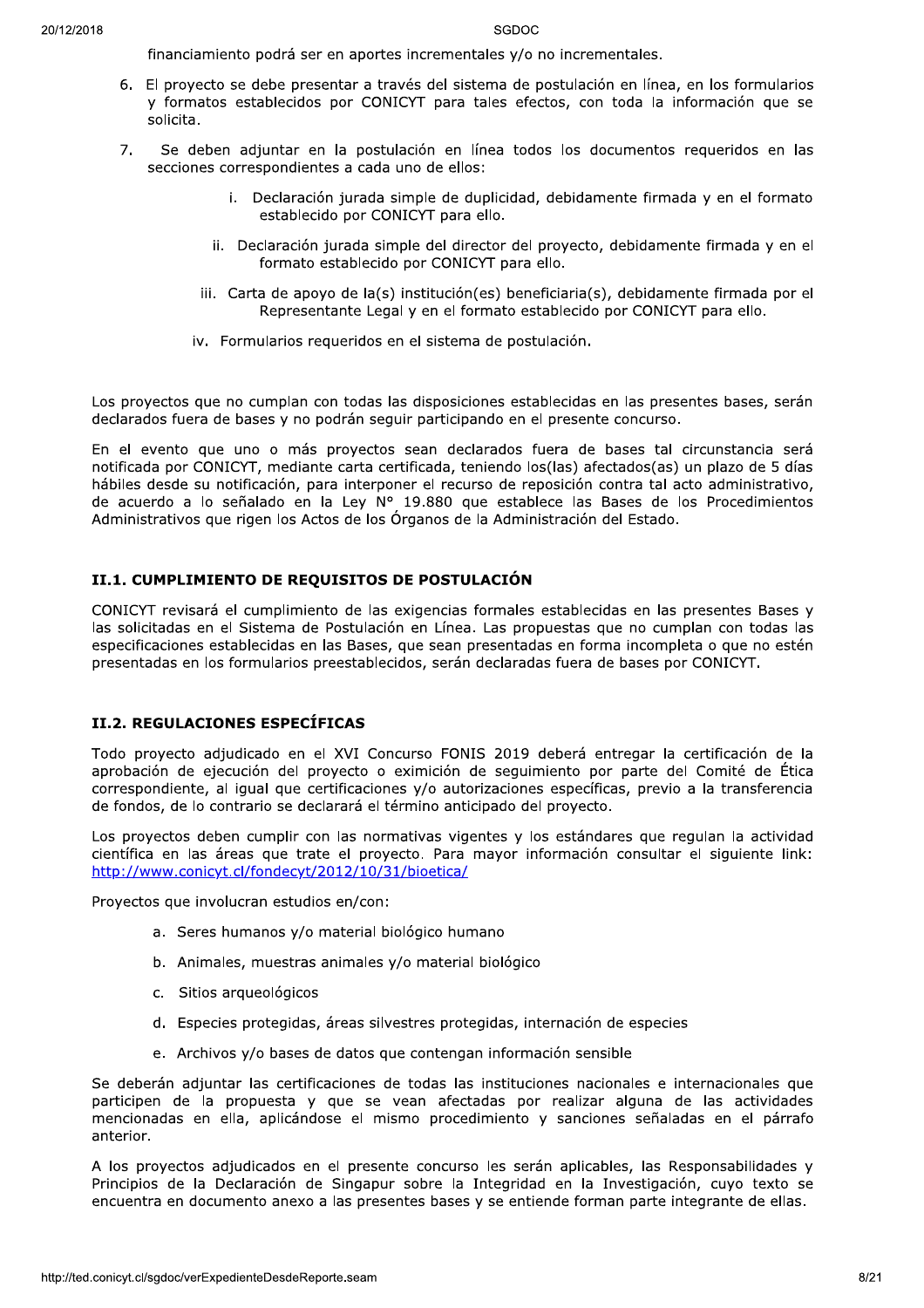#### EVALUACIÓN Y SELECCIÓN DE LOS PROYECTOS III.

Los proyectos elegibles serán evaluados conforme a 5 capítulos. La aplicación de esta evaluación permitirá seleccionar aquellos que serán propuestos para obtener el subsidio de FONIS -FONDEF/CONICYT.

Los capítulos a evaluar son:

Capítulo 1: Planteamiento del Problema, Solución e Investigación.

Capítulo 2: Planificación y Metodología.

Capítulo 3: Resultados, Implementación y Difusión.

Capítulo 4: Capacidad de Gestión y Asociatividad.

Capítulo 5: Implicancias Éticas.

Se evaluará en este capítulo el autoanálisis de las implicancias éticas que supone la ejecución del proyecto, es decir, la preservación de los principios éticos y bioéticos que se podrían ver comprometidos durante la realización del proyecto, y de las acciones que desarrollará el proyecto para evitar o mitigar dichos riesgos.

#### III.1. ESCALA DE EVALUACIÓN

Las propuestas serán calificadas con una puntuación de 0 a 5, incluyendo medios puntos. La escala de evaluación y definición de cada criterio, se presentan en la tabla a continuación:

| <b>PUNTAJE</b> |                   | <b>DEFINICIÓN DEL CRITERIO</b>                                                                                                                     |  |
|----------------|-------------------|----------------------------------------------------------------------------------------------------------------------------------------------------|--|
| 0              | No califica       | La propuesta no cumple/aborda el criterio bajo análisis o no puede ser<br>evaluada debido a la falta de antecedentes, o información incompleta.    |  |
|                | <b>Deficiente</b> | La propuesta no cumple/aborda adecuadamente los aspectos del<br>criterio o hay graves deficiencias inherentes.                                     |  |
|                | Regular           | La propuesta cumple/aborda en términos generales los aspectos del<br>criterio, pero existen importantes deficiencias.                              |  |
| З              | <b>Bueno</b>      | La propuesta cumple/aborda correctamente los aspectos del criterio,<br>aunque requiere ciertas mejoras.                                            |  |
| 4              | Muy bueno         | La propuesta cumple/aborda los aspectos del criterio de muy buena<br>manera, aun cuando son posibles ciertas mejoras.                              |  |
| 5              | <b>Excelente</b>  | La propuesta cumple/aborda de manera sobresaliente todos los<br>aspectos relevantes del criterio en cuestión. Cualquier debilidad es<br>muy menor. |  |

## III.2. PROCEDIMIENTO DE EVALUACIÓN Y CALIFICACIÓN DE LOS PROYECTOS

Los proyectos elegibles serán evaluados científica y tecnológicamente por dos o más especialistas en la materia de que traten, Evaluadores Externos, y Comités de Áreas, designados al efecto, por el Director Ejecutivo de FONDEF a propuesta del Comité Asesor de FONIS.

Los Comités de Área son órganos asesores de FONIS - FONDEF, integrados por profesionales de alta calificación y experiencia, constituido por un mínimo de tres miembros, los que serán convocados en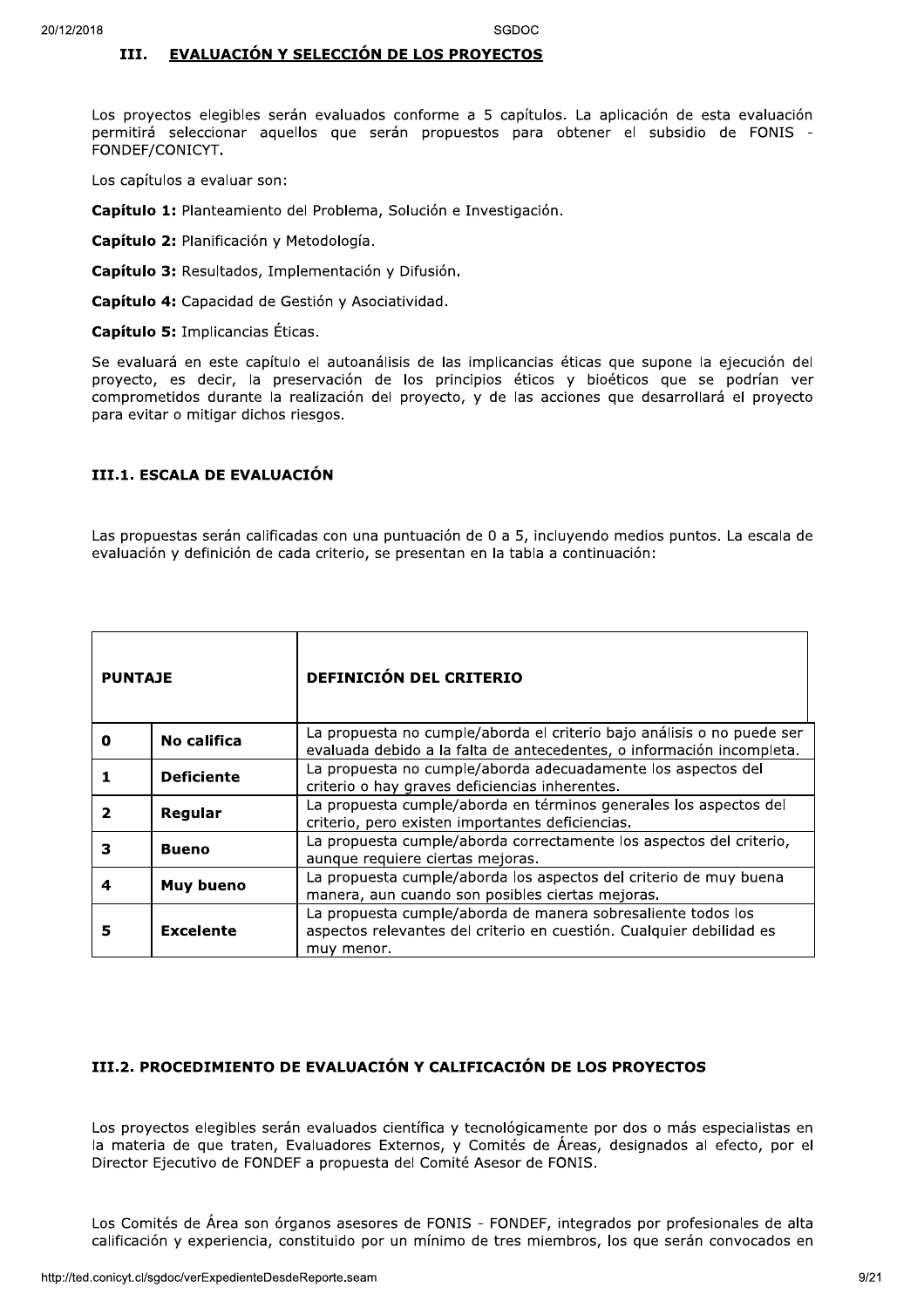función de las temáticas específicas de los proyectos que se presentan a la convocatoria, de modo de cubrir la mayor cantidad de aspectos específicos presentados en las propuestas postuladas.

Los Comités de Área, en conjunto con integrante(es) del Comité Asesor de FONIS, recibirán las evaluaciones externas y emitirán un informe de evaluación para cada proyecto, teniendo como referencia fundamental las evaluaciones externas. Será este informe el que recibirá el Comité Asesor de FONIS.

La evaluación se realizará sobre la base de una pauta de evaluación que estará disponible en la página web http://www.conicyt.cl/fondef, y que se anexa a las presentes bases y se entiende forma parte integrante de las mismas. Esta misma pauta de evaluación será utilizada por los Comités de Área para la elaboración de su informe de evaluación.

Los Evaluadores Externos y el Comité de Área, conforme a los criterios de evaluación establecidos en este capítulo y siguiendo el procedimiento de evaluación antes descrito, asignarán un puntaje promedio entre 0 y 5 a cada capítulo evaluado y proporcionarán los comentarios que justifiquen dicha nota.

El puntaje de evaluación final del proyecto, se calculará como el promedio ponderado de los capítulos evaluados, otorgándole una ponderación de:

|    | <b>CAPÍTULO</b>                                       | <b>PONDERACIÓN</b> |
|----|-------------------------------------------------------|--------------------|
| 1. | Planteamiento del problema, Solución e Investigación. | 40%                |
| 2. | Planificación y Metodología.                          | 30%                |
| З. | Resultados, Implementación y Difusión.                | 15%                |
| 4. | Capacidad de Gestión y Asociatividad.                 | 15%                |
| 5. | Implicancias éticas                                   | Aprueba/Rechaza    |

Un proyecto podrá ser recomendado para su aprobación siempre que **obtenga 3 o más puntos en** cada uno de los capítulos en evaluación y que, el capítulo de las implicancias éticas sea aprobado.

Una vez terminado el proceso de evaluación, el(la) Director(a) Ejecutivo(a) de FONDEF presentará los resultados de las evaluaciones, así como el ranking de los proyectos sugeridos para aprobación, construido sobre la base de la calificación agregada, al Consejo de FONIS, para que formule su propuesta a CONICYT.

#### IV. ADJUDICACIÓN Y SEGUIMIENTO Y CONTROL DE LOS PROYECTOS

#### IV.1. ADJUDICACIÓN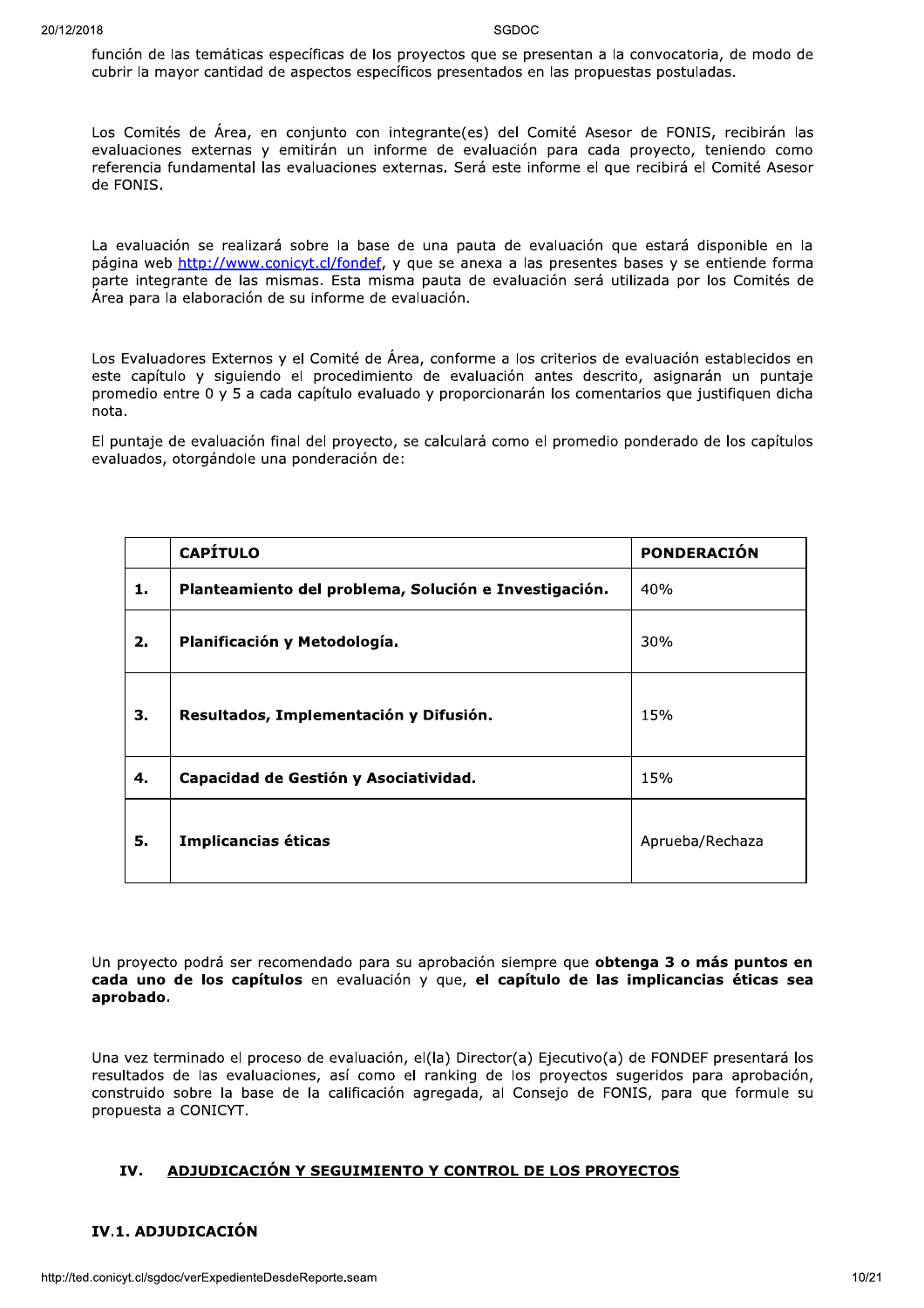SGDOC<br> **Adjudicación proyectos**<br>
La adjudicación de los proyectos se efectuará mediante resolución de CONICYT, a proposición del<br>
Consejo de FONIS.<br>
La propuesta de este Consejo podrá referirse a la adjudicación parcial o La propuesta de este Consejo podrá referirse a la adjudicación parcial o total de un proyecto, modificaciones o sugerir asignaciones presupuestarias y plazos distintos a los propuestos en el proyecto respectivo y/o contener condiciones de adjudicación que no alteren la naturaleza ni el objeto del mismo, todas ellas podrán consistir en una o varias de las siguientes:

- Requerimiento de información.
- Modificaciones a la estructura de costos.
- Fortalecimiento del equipo de investigación.
- Inclusión de aspectos considerados importantes para el desarrollo del proyecto.
- U otra que determine el Consejo FONIS.

La Dirección Ejecutiva de FONDEF notificará a cada postulante, mediante carta certificada y correo electrónico señalado al efecto, la resolución de adjudicación, sea o no favorable a su proyecto. En todos los casos se enviará, adicionalmente a dicha notificación, el informe de la evaluación realizada por el Comité y las condiciones de adjudicación del mismo, cuando corresponda.

Las instituciones postulantes tendrán un plazo de 5 días hábiles desde la notificación de la resolución de adjudicación del concurso, para interponer el recurso de reposición, por carta oficial firmada por su representante legal, contra tal acto administrativo, de acuerdo a lo señalado en la Ley N°19.880 que establece las Bases de los Procedimientos Administrativos que rigen los Actos de los Órganos de la Administración del Estado. CONICYT resolverá el recurso administrativo en un plazo que no exceda de 30 días hábiles contados desde la interposición del recurso.

Asimismo, el Consejo de FONIS elaborará una lista de espera a partir de los proyectos no adjudicados que tengan los mejores puntajes de evaluación y que cumplan con los puntajes mínimos para ello, de acuerdo a lo anteriormente señalado.

La lista de espera se podrá hacer efectiva en los siguientes casos: renuncia de alguna de la(s)  $b$ eneficiaria(s), que alguna de ella(s) se encuentre imposibilitada para ejecutar el proyecto, que la(s) beneficiaria(s) no suscriba el convenio dentro de los plazos establecidos en las bases, o que exista disponibilidad presupuestaria en el período con recursos propios o con otras fuentes de financiamiento, materializándose a través de un acto administrativo.

La adjudicación de proyectos en lista de espera aprobada por el Consejo de FONIS, se realizará en orden descendente partiendo por el primero de la mencionada lista. El plazo máximo para la vigencia de esta lista de espera será de 120 días corridos contados desde la fecha de la última notificación de la resolución de adjudicación del concurso.

## IV.2. SEGUIMIENTO Y CONTROL DE LOS PROYECTOS

El Seguimiento y Control de los proyectos se realizará mediante la plataforma computacional de seguimiento y control y comenzará al momento de definir la fecha de inicio del proyecto, entendiéndose por tal, la fecha de notificación realizada por la Dirección Ejecutiva de FONDEF, por carta al Representante Legal, de la resolución exenta de CONICYT que aprueba el convenio suscrito entre CONICYT y la(s) entidad(es) beneficiaria(s) y hasta 30 días corridos desde esta. Sin perjuicio de lo anterior, un proyecto podrá solicitar a CONICYT una fecha de inicio posterior a la mencionada, fundamentando rigurosamente dicha solicitud.

Las entidades beneficiarias deberán dar las facilidades necesarias para realizar el seguimiento y control de los proyectos adjudicados durante su vigencia, conforme a los procedimientos establecidos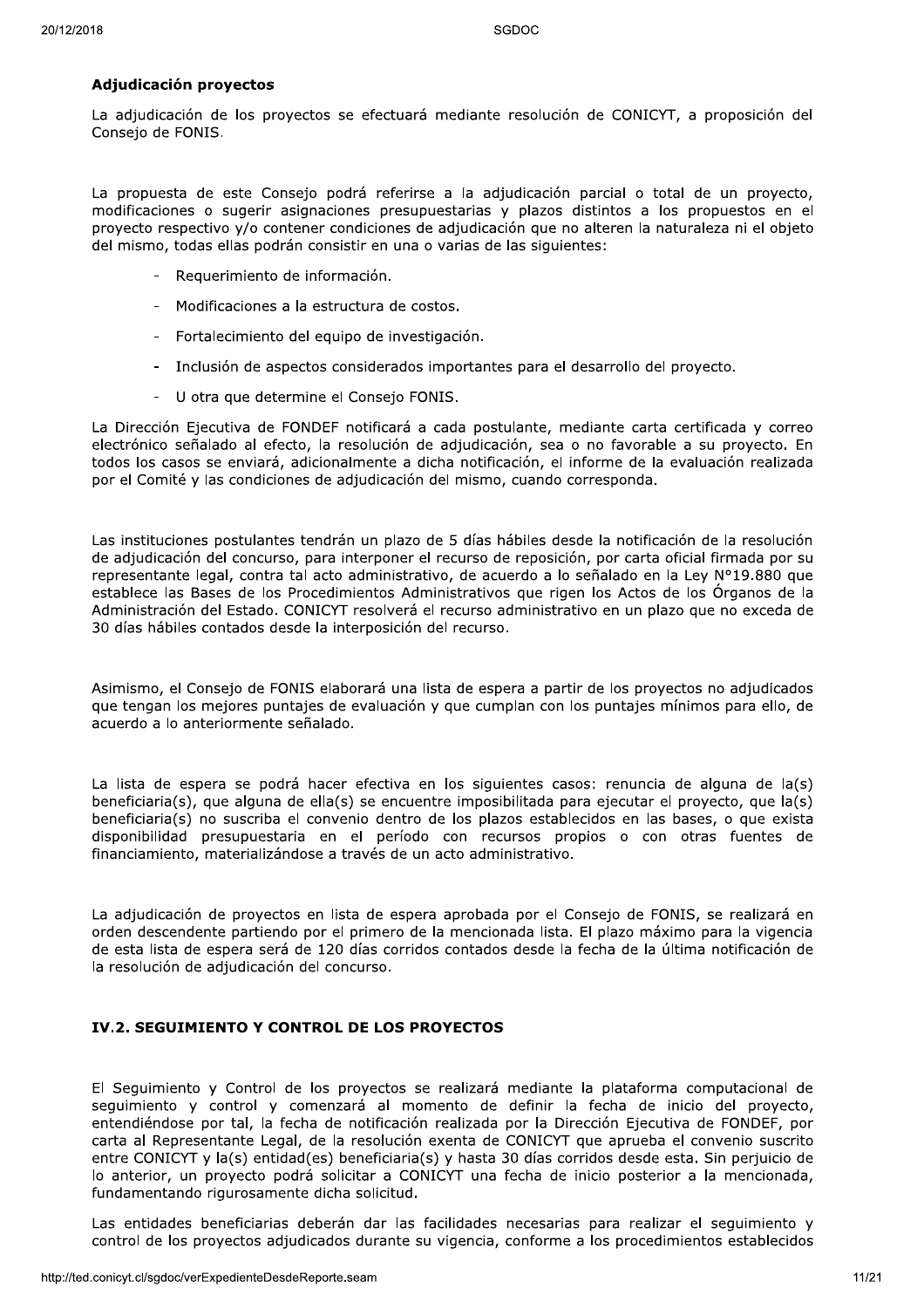por CONICYT, comunicados a las beneficiarias a través de su plataforma computacional de Seguimiento y Control.

El proceso de Sequimiento y Control considerará aspectos tales como: visitas a terreno, logro de hitos de avance y de resultados, efectiva participación y realización de aportes de las instituciones y entidades asociadas, según corresponda al proyecto, y documentación financiera y contable del uso de recursos.

El proyecto se debe ejecutar tal como fue postulado, con la incorporación de la(s) exigencia(s) de adjudicación establecidas en el acta de exigencias en los casos que corresponda. Las modificaciones que se considere oportuno formular a los proyectos para lograr los objetivos planteados, requerirán la revisión y autorización previa de CONICYT para reprogramar aspectos tales como la metodología, los resultados y sus plazos de obtención u otros que no afecten el objetivo general del proyecto ni su vigencia científica-tecnológica o económica-social.

El(la) Director(a) del Proyecto entregará a CONICYT al menos un informe de avance técnico con contenido científico-tecnológico y de gestión al cumplirse la mitad del período de ejecución del proyecto o cuando así lo defina la Dirección Ejecutiva de FONDEF. La aprobación de dichos informes será requisito para la continuidad del proyecto. El incumplimiento de la entrega de los informes será causal de término anticipado del proyecto. Durante su período de ejecución el proyecto deberá realizar al menos una presentación de avance ante el Comité Asesor de FONIS.

Los fondos transferidos a las beneficiarias se regirán, en lo relativo a sus rendiciones, por la Resolución Nº30/2015 de la Contraloría General de la Republica que fija Normas de Procedimiento sobre rendición de cuentas o las normas que la reemplacen en el futuro. Además, de las normas e indicaciones sobre los procesos de rendición de cuentas se establecerán en el correspondiente manual de rendición de cuentas.

## IV.3. TÉRMINO DE LOS PROYECTOS

Sin perjuicio de la evaluación que realice CONICYT, una vez transcurrido el periodo de ejecución del proyecto, el Director del Proyecto deberá enviar, dentro de los 60 días corridos al término del proyecto, un Informe Final que recoja los logros alcanzados.

A partir de la fecha del término del proyecto, y durante un periodo de cinco años, la beneficiaria deberá proporcionar toda la información que CONICYT le solicite, sea directamente o a través de terceros, relativa a los resultados y a los impactos del proyecto, sin perjuicio de los resquardos de confidencialidad establecidos en el punto VI.6 de estas Bases.

Los fondos no gastados, y los gastos rechazados según el Informe Final emitido por UCR, correspondiente al último periodo rendido, deberán ser reintegrados con un cheque nominativo y cruzado a nombre de CONICYT - FONDEF, o bien, realizar una transferencia electrónica a la cuenta bancaria habilitada para este propósito, la cual estará indicada en el Manual de Declaración de Gastos y Rendición de Cuentas vigente. Se deberá enviar una copia del comprobante al Analista Financiero Contable de FONDEF para proceder a su respectiva contabilización en la situación financiera del proyecto.

#### **ÍTEMS FINANCIABLES POR FONDEF**  $\mathbf{V}$

Los provectos podrán incluir cualquiera de los ítems descritos a continuación. CONICYT revisará la pertinencia de los ítems y montos considerados en la presentación de los provectos, los que deberán ajustarse estrictamente a los requerimientos de los proyectos aprobados.

GASTOS EN PERSONAL: El personal del provecto, deberá contar con un contrato dando  $a)$ cumplimiento a la normativa laboral y previsional que fuere aplicable.

Se financiarán todos los derechos laborales correspondientes, con excepción de las indemnizaciones legales o convencionales por término de contrato.

Será responsabilidad de la institución beneficiaria, verificar que no existan incompatibilidades horarias con respecto al personal que trabajará en el proyecto.

 $b)$ EQUIPAMIENTO: Considera gastos en compra de equipos, y puesta en marcha de equipos, así como gastos de desaduanaje, adecuación de infraestructura o habilitación de espacio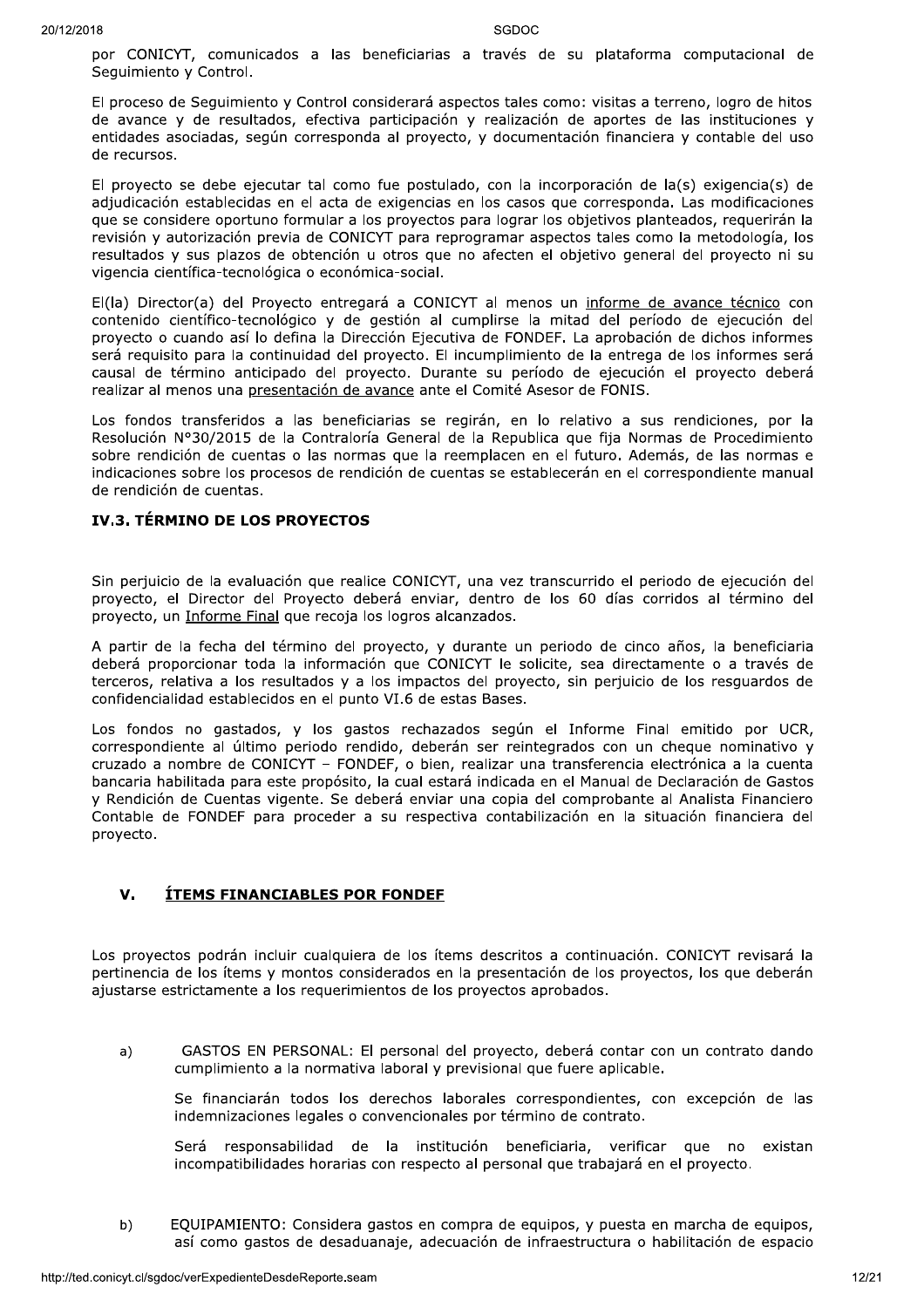para algún equipo, traslado, gastos de garantías y seguros para el equipo y gastos de capacitación en el manejo y operación del equipo. Cabe señalar, que los equipos cargados a este ítem presupuestario deben tener la calidad de inventariables por la institución beneficiaria.

- INFRAESTRUCTURA Y MOBILIARIO: Considera gastos de acondicionamiento de espacios  $\mathsf{c}$ físicos ya existentes en la institución beneficiaria, y que son necesarios para ejecutar las actividades específicas del proyecto.
- GASTOS DE OPERACIÓN: Considera gastos de materiales fungibles, insumos y compra de  $d)$ software para la realización de actividades de investigación del proyecto, incluyendo gastos en capacitaciones, asistencia a congresos, talleres y seminarios. Gastos de publicación y difusión de resultados. Gastos en pasajes y viáticos, movilización y traslados. Considera además gastos en propiedad intelectual e industrial, consultoría y asesorías que sean necesarias para la adecuada ejecución del proyecto. Se incluyen gastos por la emisión de boletas o pólizas de garantías, además servicios básicos, así como otros gastos de operación.
- GASTOS DE ADMINISTRACIÓN SUPERIOR: gastos efectuados por la(s) institución(es)  $e)$ beneficiaria(s) destinados a fortalecer las capacidades institucionales necesarias para asegurar el desarrollo y ejecución de este proyecto. Este gasto no podrá ser superior al 12% del subsidio de FONDEF al proyecto.

Los proyectos no podrán utilizar el subsidio transferido por CONICYT en inversiones de cualquier tipo de instrumento financiero de renta fija o variable, de corto o largo plazo y con o sin riesgo financiero, como, por ejemplo: fondos mutuos, acciones, depósitos a plazo, bonos y otros similares. Se encuentra especialmente excluida la imputación y/o utilización de los fondos del subsidio al pago de indemnizaciones de cualquier especie y, en especial, las derivadas de las relaciones laborales. Tampoco es posible imputar con cargo al Presupuesto del proyecto el pago de licencias médicas al personal del proyecto.

#### VI. **DERECHOS Y OBLIGACIONES**

## **VI.1. FIRMA DE CONVENIOS**

Dentro de los 60 días corridos siguientes a la respectiva notificación por carta certificada de la resolución de adjudicación de los provectos, deberán ser suscrito el(los) convenio(s) de subsidio entre CONICYT y la(s) entidad(es) beneficiaria(s). En estos convenios se establecerán expresamente los derechos y obligaciones de las partes, la duración del proyecto y todas aquellas cláusulas que resquarden el cumplimiento de los fines de FONDEF, en conformidad a la normativa vigente. Además, en ellos se especificará el derecho de CONICYT para realizar, a través de FONDEF, inspecciones sobre el avance de los provectos.

Si el convenio de subsidio firmado por la(s) beneficiaria(s) no fuera recibido en CONICYT dentro de los plazos mencionados, se entenderá que la(s) beneficiaria(s) renuncia(n) al subsidio y se dejará sin efecto el acto adiudicatorio respecto de ésta(s), y CONICYT notificará su adiudicación al siguiente provecto de la lista de espera generada por el Consejo Asesor de FONIS.

Las entidades que hayan participado de algún provecto financiado previamente por FONDEF, cuya ejecución hava terminado en plazos superiores a un año, contados hasta la fecha de cierre de este concurso, y cuvo Informe Final no hava sido entregado y/o que mantengan deudas por reintegros de fondos a CONICYT y/o rendiciones de cuenta pendientes, sólo podrán suscribir el respectivo convenio si dentro de los 50 días corridos siguientes a la notificación por carta de la resolución de adiudicación de los provectos hubieren solucionado tales situaciones. En el evento que así no ocurriera, se dejará sin efecto la adiudicación en lo que respecta a ellas, y CONICYT notificará su adiudicación al siguiente proyecto de la lista de espera generada por el Consejo de FONIS.

Las instituciones beneficiarias, previamente a la firma del convenio, deberán estar inscritas en el Registro de Colaboradores del Estado y Municipales; esto es un reguisito obligatorio para que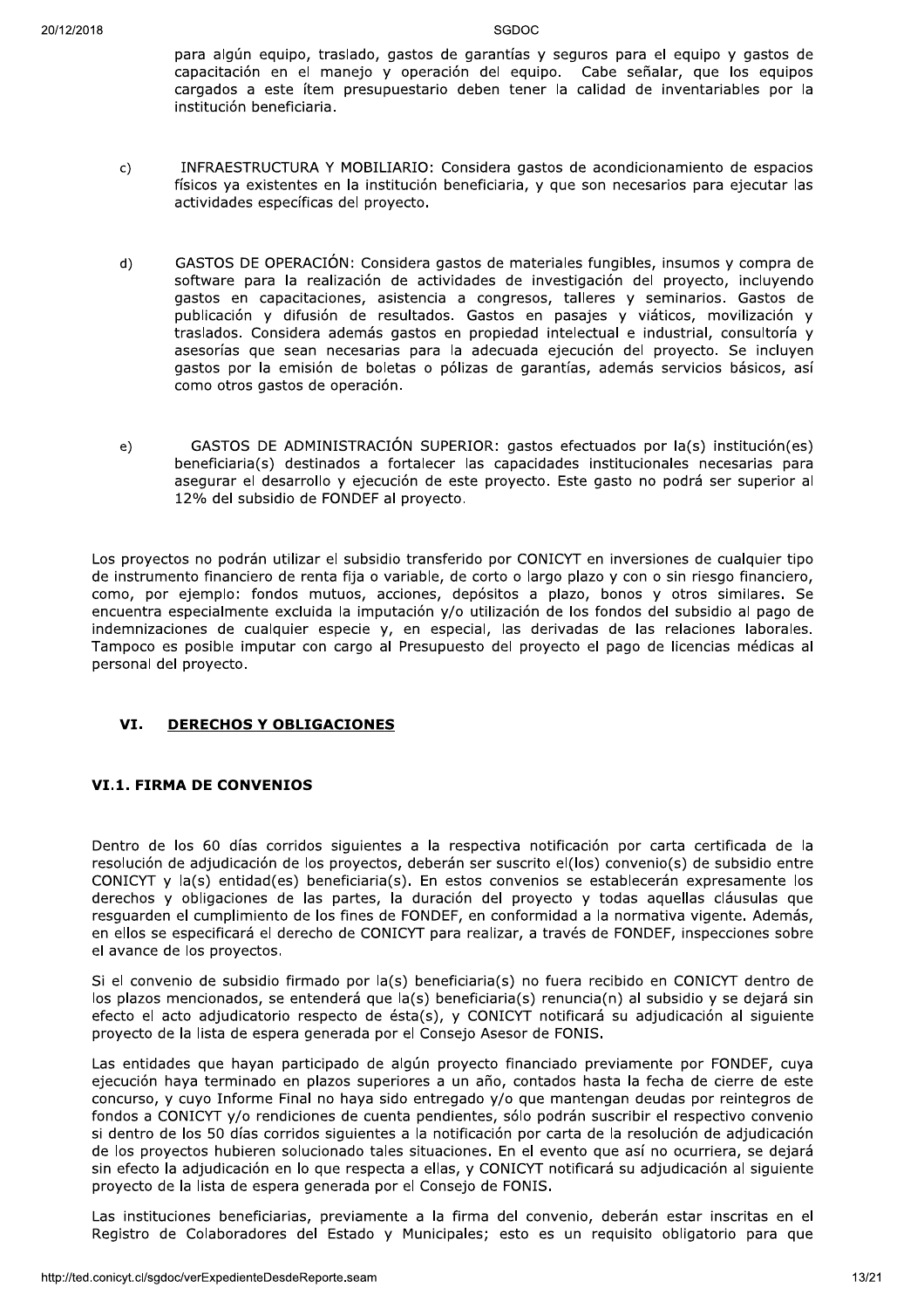CONICYT pueda realizarles transferencias de recursos, según lo establecido en la ley Nº 19.862 del 08/02/2003, cuando corresponda.

## VI.2. CONTRATACIÓN DE OBRAS Y ADQUISICIÓN DE BIENES Y SERVICIOS

Las beneficiarias realizarán las adquisiciones y contratación de servicios, de acuerdo a las normas e indicaciones señaladas en los manuales emitidos por CONICYT.

En todas aquellas actividades del proyecto donde exista oferta de mercado (productos, equipos, servicios tecnológicos), deberá aprovecharse al máximo esta posibilidad, de modo que sea conveniente en términos de calidad, costos y plazos. Las beneficiarias deben adquirir, en vez de desarrollar, toda tecnología necesaria para su éxito cuando ésta esté disponible en el mercado, a menos que previamente se entreque la justificación correspondiente. Esta adquisición deberá hacerse a través del mecanismo que resulte más conveniente al proyecto (arriendo, compra, donación, leasing, préstamo, servicio, etc.).

## **VI.3. MANTENIMIENTO DE EQUIPOS**

En los convenios de subsidio, las entidades beneficiarias deberán comprometerse a que las obras y equipos financiados con recursos de FONDEF/CONICYT sean operados y mantenidos de acuerdo con las normas técnicas generalmente aceptadas y contarán con personal adecuado y con los materiales necesarios para su funcionamiento eficiente.

La beneficiaria tomará seguros contra robo, incendio y daños respecto a los eguipos y demás bienes no fungibles que utilice para ejecutar el proyecto, y pagará con puntualidad las primas correspondientes, respondiendo de culpa levísima por toda negligencia en que incurra respecto de esta obligación.

En aquellos casos que, habiendo ocurrido la pérdida total o parcial del equipamiento destinado al proyecto, mediante el seguro contratado, en definitiva, no se responda de la reposición total o parcial de dicho equipamiento, cualquiera que fuere la causal señalada por el asegurador, responderá directamente la beneficiaria de la reposición.

## **VI.4. DESEMBOLSOS**

Los recursos transferidos a las adjudicatarias se regirán, en lo que corresponda, por la Resolución Nº30/2015, de la Contraloría General de la República, que fija Normas de Procedimiento sobre rendición de cuentas o las normas que la reemplacen en el futuro, y las beneficiarias deberán dar cumplimiento a lo dispuesto en el Decreto Supremo de Hacienda Nº375, del 19 de mayo de 2003, que fija el Reglamento de la Ley Nº19.862, del Registro de las Personas Jurídicas Receptoras de Fondos Públicos, cuando corresponda.

Los recursos se asignan en moneda nacional no reajustable y se transferirán en al menos una cuota por año de ejecución del proyecto. El primer desembolso se realizará una vez que se encuentre totalmente tramitado el acto administrativo que apruebe el convenio respectivo entre CONICYT y la(s) beneficiaria(s). Tratándose de entidades privadas, se requiere, además, que estas caucionen el 100% de tal transferencia, de conformidad a lo establecido en la sección GARANTIAS de las presentes bases. Además, las beneficiarias públicas y privadas no deben presentar rendiciones de cuentas pendientes con CONICYT.

La(s) institución(es) beneficiaria(s) deberá haber entregado a CONICYT el certificado de ética; además del certificado de bioética y/o bioseguridad, según corresponda, aprobados antes del primer giro, de lo contrario se declarará el término anticipado del proyecto.

La continuidad en la entrega de desembolsos estará sujeta a la obtención de los hitos de avance o resultados del proyecto, definidos para estos efectos por CONICYT en el sistema de sequimiento y control de proyectos, hitos que se establecen en la postulación y que pueden ser modificados en la etapa de reformulación del proyecto y quedarán definidos en el sistema de sequimiento y control de proyectos de FONDEF.

La entrega de los desembolsos estará condicionada por: a) la existencia y disponibilidad de recursos en el presupuesto tanto en FONDEF y en la Administración de Fondos FONIS, en lo que respecta a los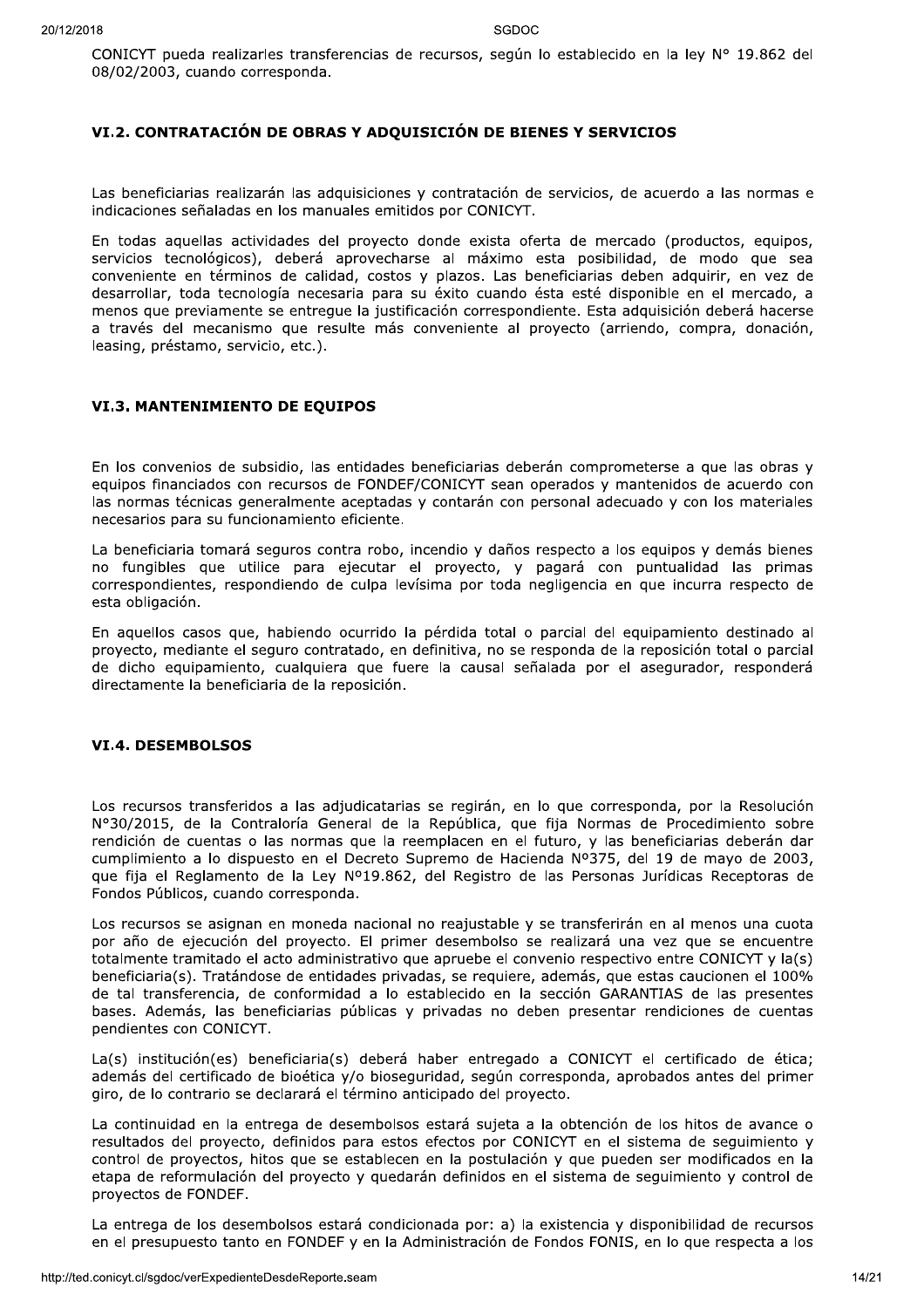recursos que entrega el Ministerio de Salud; b) la entrega oportuna por parte de la beneficiaria de los recursos propios y de las asociadas comprometidos para el proyecto; c) la entrega oportuna de un reporte de avance; (d) se hayan entregado las respectivas cauciones, de acuerdo a lo establecido en las bases y el presente convenio, y e) las beneficiarias públicas y privadas no deben presentar rendiciones de cuentas pendientes con CONICYT.

CONICYT podrá suspender temporalmente un desembolso u otorgar un desembolso parcial, si los recursos propios de la beneficiaria y de las entidades asociadas comprometidos para el proyecto no se hubieren enterado o si considerare que el avance del proyecto no es aceptable.

En el evento que un mismo documento de gasto fuese rendido duplicadamente, CONICYT quedará facultada para evaluar el alcance de dicha operación, de cuyo análisis podría establecer el término anticipado del proyecto, previa calificación del mérito del incumplimiento en que se ha incurrido.

Los beneficiarios Instituciones Públicas y Privadas, deberán destinar una cuenta bancaria donde CONICYT deposite los aportes del proyecto.

En el caso que el proyecto haya sido presentado por más de una beneficiaria, CONICYT podrá modificar la composición del subsidio otorgado a solicitud conjunta de los Representantes Legales de las beneficiarias.

En el caso que el proyecto haya sido suspendido en su ejecución, CONICYT suspenderá los desembolsos del subsidio a la beneficiaria, así como el reconocimiento de gastos realizados con dichos subsidios,

Decidido el término anticipado del proyecto, sólo son aceptables los gastos realizados hasta la fecha de término anticipado del mismo comunicada por el Director Ejecutivo de FONDEF. Una vez rendidos estos gastos y aprobados por CONICYT, la diferencia entre el subsidio desembolsado y el total de gastos rendidos y aprobados deben ser devueltos a CONICYT, dentro del plazo de 30 días.

En caso de fuerza mayor o caso fortuito que hiciesen o hicieran imposible la continuación del proyecto, CONICYT exigirá la devolución de los fondos asignados no ejecutados. En el evento de que un documento fuere rendido en más de un Programa de CONICYT, ésta se reserva el derecho de poner término anticipado ipso facto a los convenios involucrados y de solicitar la devolución de los recursos entregados.

El Representante Legal de la institución beneficiaria podrá solicitar el término anticipado del Convenio, aplicándose igualdad de condiciones para la rendición de cuentas y reintegros previamente establecidos.

#### VI.5. CAMBIOS EN EL EOUIPO DE INVESTIGACIÓN

Las instituciones beneficiarias deberán garantizar la permanencia del personal relevante al proyecto, o del personal con capacidades equivalentes a las consideradas en el proyecto aprobado por CONICYT durante la ejecución del proyecto. Los cambios del referido personal serán comunicados inmediatamente por la beneficiaria a CONICYT, quien, a su vez, podrá aprobarlos o solicitar la sustitución de cualquiera de los referidos y no aceptar a los reemplazantes si a su juicio no son idóneos, en cuyo caso se suspenderá el proyecto y si no se sustituye el personal a satisfacción de CONICYT, se pondrá término anticipado al proyecto.

#### VI.6. PROTECCIÓN DE LA PROPIEDAD INTELECTUAL E INDUSTRIAL Y DE LA **CONFIDENCIALIDAD**

La propiedad intelectual de los inventos, innovaciones tecnológicas, procedimientos, o de cualquier otro resultado que pudiere resultar del provecto, que caiga dentro del ámbito de aplicación de la Lev Nº 19.039 de Propiedad Industrial o de la Ley Nº 19.342 que Regula los Derechos de Nuevas Variedades Vegetales, o en cualquier otra que rija estas materias en el futuro, pertenecerá a la(s) institución(es) beneficiaria(s).

La(s) institución(es) beneficiaria(s) podrá disponer libremente de dichos derechos y/o de los beneficios comerciales que los resultados produzcan, con el personal del proyecto que haya participado efectivamente en el hallazgo correspondiente, acorde con su normativa interna, con entidades asociadas, o con quien y como lo estime conveniente.

Será responsabilidad exclusiva de la beneficiaria, directamente o a través de terceros, según corresponda, realizar todas las gestiones ante los organismos competentes para resguardar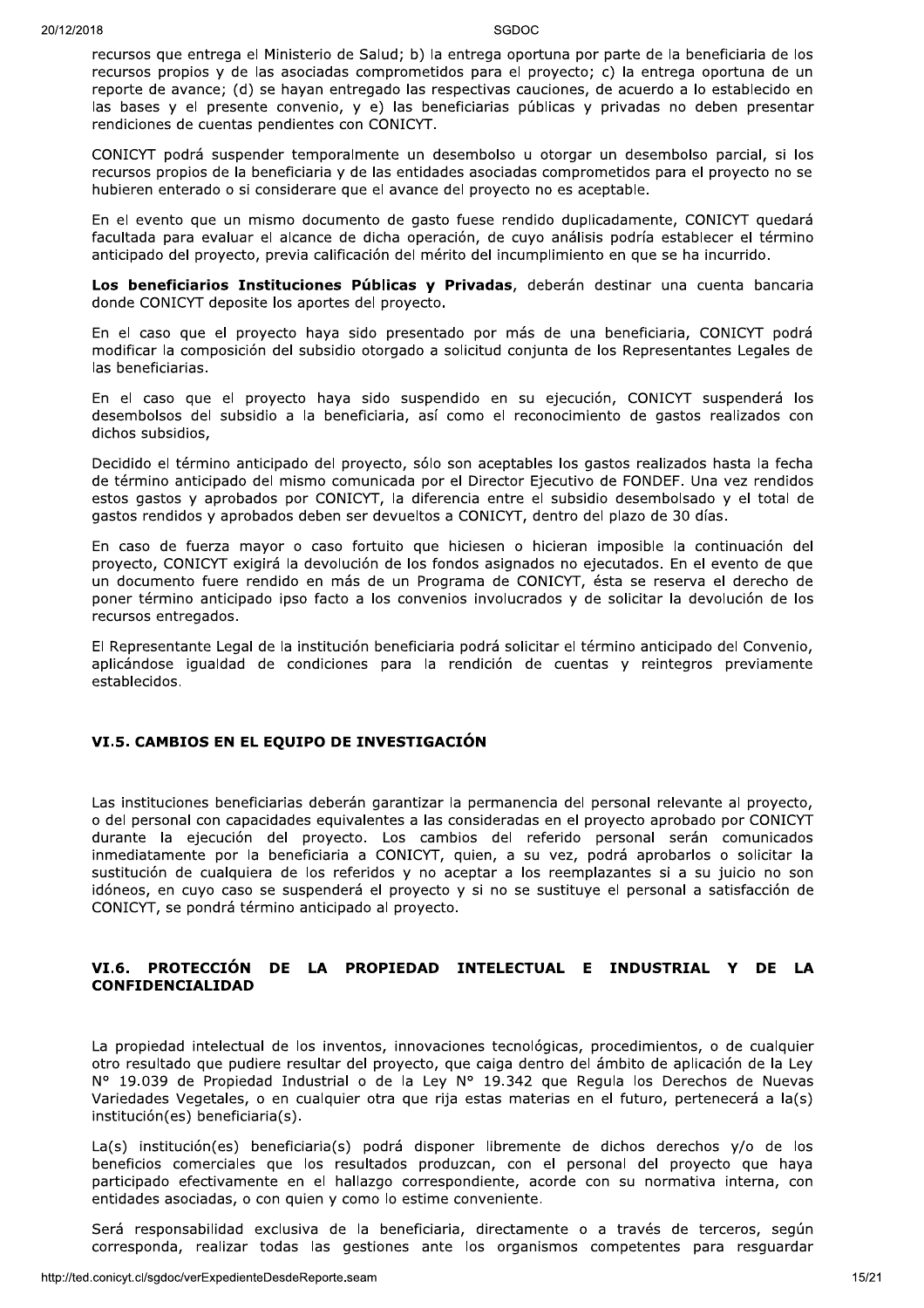apropiadamente la propiedad intelectual e industrial producto de la ejecución del proyecto. No le corresponderá a CONICYT realizar gestión alguna en ese ámbito.

No obstante, todo lo anterior, en los casos de proyectos de interés público, las entidades beneficiarias, el mandante y las empresas u otras entidades asociadas se obligan a poner a disposición de otras organizaciones u organismos sin fines de lucro orientados al interés público, sean estos públicos o privados, el conocimiento desarrollado y protegido intelectualmente, sin costo para su utilización en productos o servicios de interés público para Chile o con fines humanitarios.

La divulgación de los resultados alcanzados por el proyecto deberá hacerse resguardando la confidencialidad que se establezca en el convenio y, en todo caso, no podrá atentar contra la eventual obtención de derechos sobre la propiedad intelectual generada por el proyecto.

La beneficiaria deberá adoptar las medidas necesarias para que el personal que participe en el proyecto no comunique o transfiera información o resultados sin su autorización previa y expresa, y deberá tomar las medidas adicionales que procedan para resquardar la información con dichos fines, tales como convenios de confidencialidad con terceros que tengan acceso al proyecto y resguardos físicos y/o informáticos.

CONICYT no asume responsabilidad alguna por las infracciones a la propiedad industrial o intelectual en que el beneficiario pudiere incurrir. Éste se obliga a realizar cuanto sea necesario para dejar a CONICYT al margen y a salvo de las reclamaciones y demandas que por dichas infracciones se pudieren generarse en su contra, incluso a procurarse a su exclusivo cargo las patentes, licencias o derechos que fueren necesarios al efecto.

La propiedad intelectual de los libros, folletos, artículos, publicaciones, fotografías, programas computacionales, compilaciones de datos, propuestas o de cualquier otra obra protegida por la Ley N° 17.336 de Derecho de Autor u otra que rija estas materias en el futuro, pertenecerá al autor de la misma o a la institución beneficiaria, según corresponda de acuerdo a la ley. La institución beneficiaria y los autores podrán disponer libremente de los derechos que recaen sobre sus obras, con quien y como lo estimen conveniente.

El titular de los derechos que resulten del proyecto deberá hacer mención explícita a CONICYT en la obra e informarle sobre dicha inclusión para su seguimiento posterior.

En cualquier caso, CONICYT podrá divulgar libremente los resultados obtenidos en el Proyecto a partir de un plazo de dos años contados desde la fecha de término establecida en este Convenio o prorrogada por decisión de CONICYT.

## **VI.7. GARANTÍAS**

Para las Instituciones Nacionales no pertenecientes a la administración de Estado, al momento de la firma del convenio con CONICYT, deberán garantizar el fiel uso de los recursos y su administración, según lo dispongan las cláusulas indicadas en el mismo, mediante boleta de garantía bancaria pagadera a la vista, vale vista endosable o póliza de seguro de ejecución inmediata. Dicho documento debe tener una vigencia de a lo menos 150 (ciento cincuenta) días adicionales a la fecha exigible de la Rendición de Cuentas por cada desembolso o cuota respecto del período a cubrir con ella, y en caso que sea la última cuota a desembolsar debe ser garantizado por un plazo no menor a seis meses (180 días) a contar de la fecha de finalización del proyecto. Es importante notar que este documento debe incluirse en el ítem "Gastos de operación", al momento de presentar el presupuesto en el provecto.

Las cauciones podrán ser boletas de garantía bancaria pagaderas a la vista, vales vista endosables o pólizas de seguro de ejecución inmediata.

El costo financiero que implique obtener la garantía podrá ser cargado al ítem de gastos de operación.

#### VI.8. RECONOCIMIENTO DIFUSIÓN Y DIVULGACIÓN

Toda producción científica que derive de un proyecto adjudicado en este concurso -publicaciones, artículos, libros, capítulos de libros, patentes, ponencias u otros- deberá contener los reconocimientos a esta institución por el financiamiento otorgado, utilizando el siguiente formato: "CONICYT – FONDEF - FONIS + MINSAL / XVI CONCURSO DE INVESTIGACIÓN Y DESARROLLO EN SALUD, FONIS 2019 + Folio (Cód. Proyecto)".

En todo evento público de difusión o en toda difusión a través de los medios de comunicación, deberá mencionarse expresamente a FONIS - FONDEF de CONICYT como fuente de financiamiento del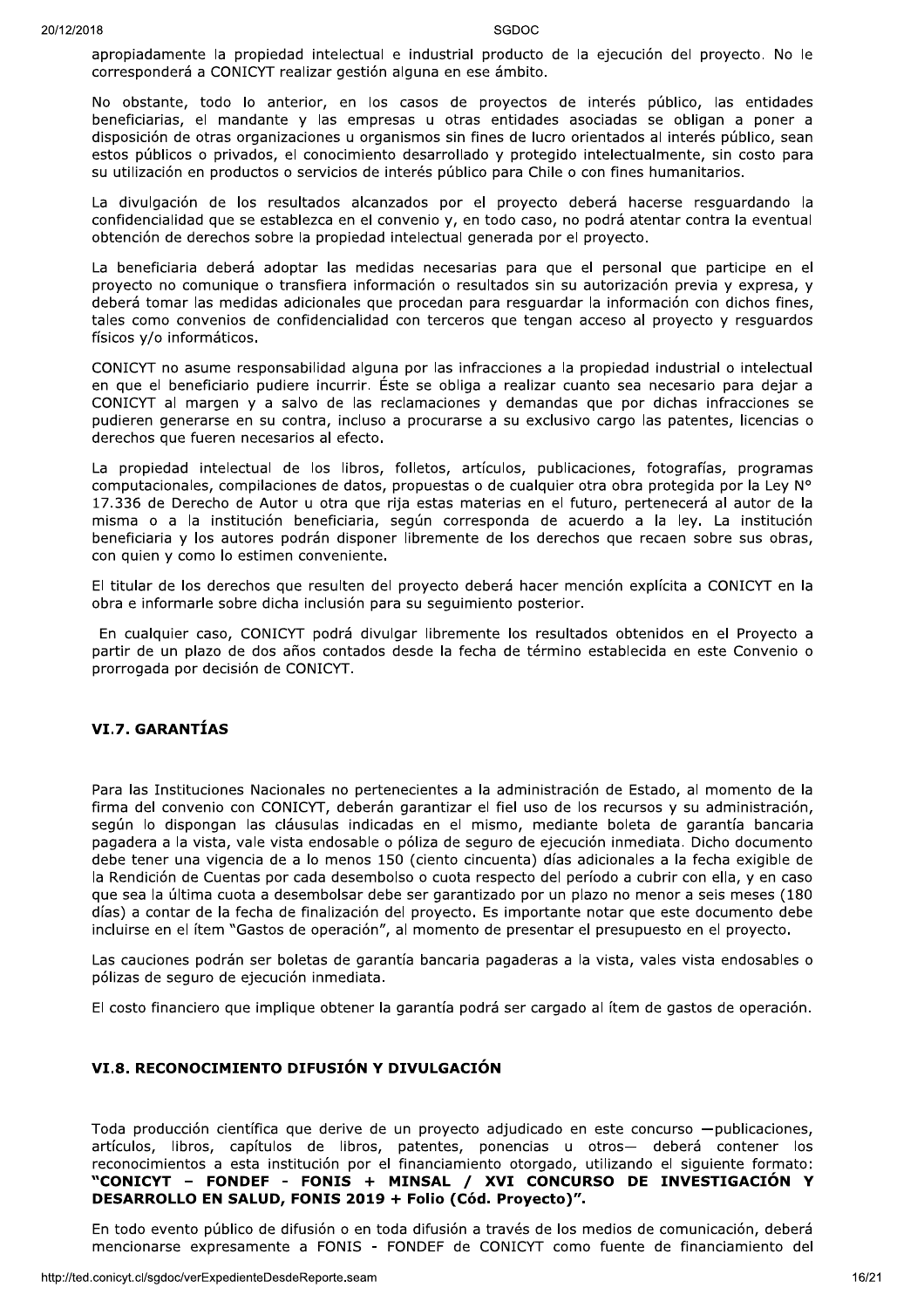proyecto e incluir el logo oficial del Fondo. En particular, toda vez que un proyecto disponga de una página Web, se deberá incluir en ella el logo y un vínculo al sitio web de CONICYT (http://www.conicyt.cl/fondef). Todos los equipos que hayan sido adquiridos con recursos del subsidio deberán llevar el logo de FONDEF de CONICYT.

Todo proyecto, durante su ejecución o inmediatamente después de terminada esta, deberá llevar a cabo un evento de cierre en el que dé a conocer a las comunidades científica, empresarial, regional y nacional los principales resultados del proyecto, notificando previamente a FONIS - FONDEF sobre la fecha y el lugar del evento. El costo de este evento podrá ser cargado al subsidio de FONIS - FONDEF si este tiene lugar hasta cuatro meses después de la fecha de término del proyecto.

#### VII. FORMAS DE PRESENTACIÓN DE LOS PROYECTOS

#### **VII.1. PLAZOS Y LUGAR**

La formulación de los provectos se hará utilizando el sistema vigente de postulación de proyectos vía internet y que se encuentra en el sitio web: http://www.conicyt.cl/fondef/.

Los proyectos deberán ser presentados y enviados por la plataforma de postulación recién señalada, dentro del plazo señalado en la publicación de la convocatoria, aviso que señalará las fechas y horas exactas de la apertura y cierre de las postulaciones.

No se recibirán postulaciones impresas, por correo u otro medio que no sea el sistema que CONICYT señale para esta convocatoria. En caso de presentarse dificultades técnicas en el sistema dispuesto por CONICYT a través de su sitio web, CONICYT podrá habilitar la recepción de los antecedentes en formato PDF no protegido a través sistemas electrónicos alternativos, lo que será notificado oportunamente a los postulantes a través del sitio web de CONICYT, ateniéndose estrictamente a las presentes bases. El proyecto se entenderá fuera de bases si la postulación se encuentra incompleta o no contiene la información solicitada e imprescindible para su adecuada evaluación.

#### **VII.2. FORMULARIOS Y BASES**

Los documentos oficiales del concurso son estas Bases, los formularios y formatos establecidos por CONICYT, los que se encontrarán disponibles en línea a partir del primer día hábil siguiente a la publicación de la convocatoria en el sistema de postulación de provectos vía Internet, accesible a través de la página web: http://www.conicyt.cl/fondef.

Los proyectos deberán ser presentados y enviados por la plataforma de postulación recién señalada, dentro del plazo señalado en la publicación de la convocatoria, aviso que señalará las fechas y horas exactas de la apertura y cierre de las postulaciones.

No se recibirán postulaciones impresas, por correo u otro medio que no sea el sistema que CONICYT señala para esta convocatoria. En caso de presentarse dificultades técnicas en el sistema dispuesto por CONICYT a través de su sitio web, CONICYT podrá habilitar la recepción de los antecedentes en formato PDF no protegido a través sistemas electrónicos alternativos, lo que será notificado oportunamente a los postulantes a través del sitio web de CONICYT, ateniéndose estrictamente a las presentes bases. El proyecto se entenderá fuera de bases si la postulación se encuentra incompleta o no contiene la información solicitada e imprescindible para su adecuada evaluación.

CONICYT se reserva el derecho para interpretar el sentido y alcance de las presentes Bases en caso de dudas y conflictos que se susciten sobre la aplicación de las mismas.

## **VII.3. CONSULTAS Y ACLARACIONES**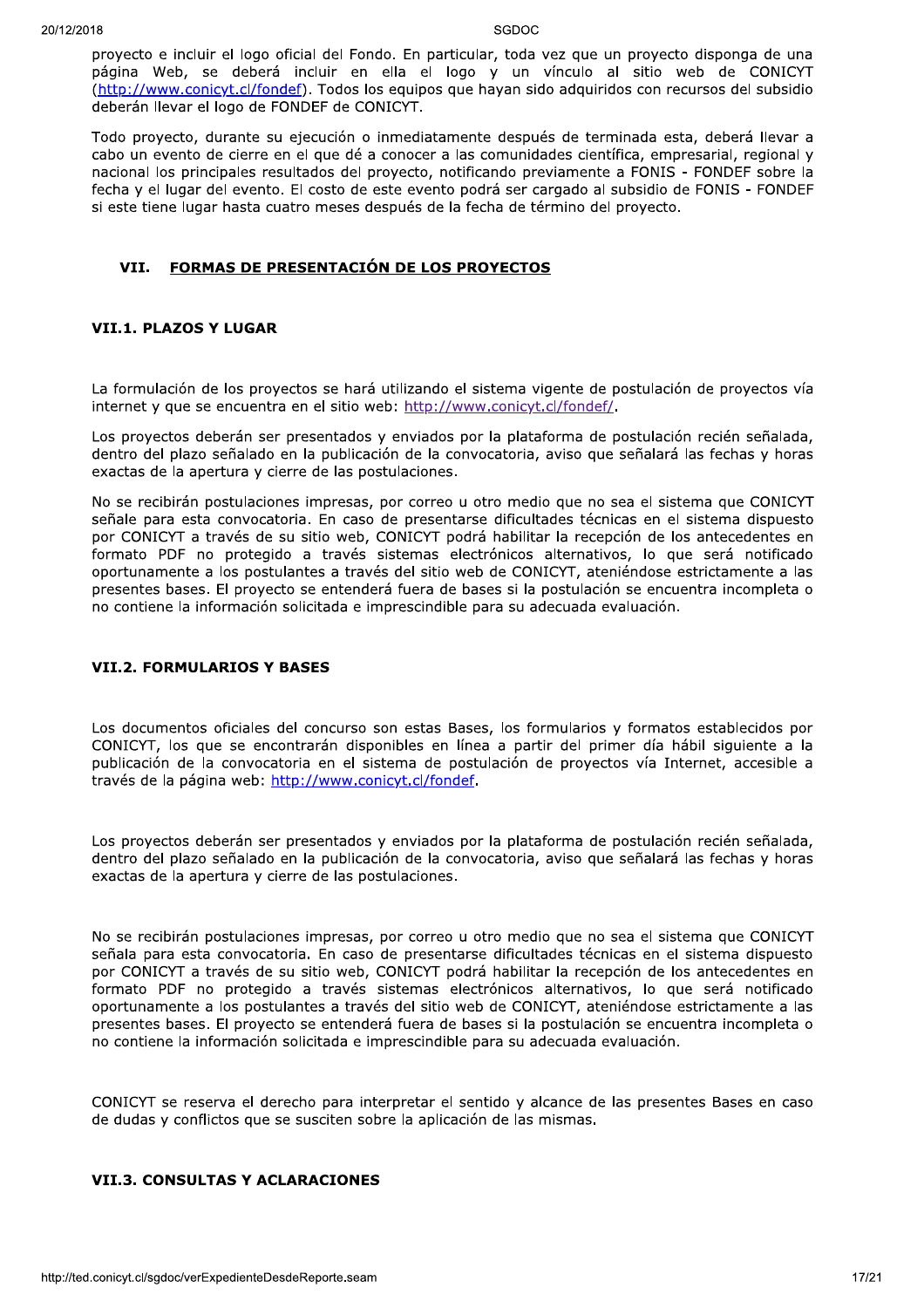Las consultas relativas a este concurso, deberán ser dirigidas a: FONIS - FONDEF, calle Moneda 1375, Santiago, o bien a través de la página web: https://oirsvirtual.conicyt.cl/. FONIS - FONDEF tendrá 10 días corridos para responderlas a través de la misma página.

Asimismo, las aclaraciones que eventualmente pueda realizar CONICYT podrán ser efectuadas dentro del mismo plazo fijado para la recepción de consultas, mediante una publicación en el sitio web: http://www.conicyt.cl/fondef.

#### **ANEXO1**

#### Criterios y ponderaciones de Evaluación

| <b>CAPÍTULO</b> | <b>CRITERIO</b>                                             | <b>PONDERACIÓN</b> | <b>SECCIONES DEL</b><br><b>CAPÍTULO</b>              |
|-----------------|-------------------------------------------------------------|--------------------|------------------------------------------------------|
|                 |                                                             | 30%                | Marco Conceptual                                     |
|                 |                                                             |                    | Solución propuesta y<br>escenarios de aplicabilidad  |
| 1.              | Planteamiento del<br>problema, solución e<br>investigación. |                    | Pregunta de Investigación                            |
|                 |                                                             |                    | Hipótesis o supuestos de<br>Investigación            |
|                 |                                                             |                    | Objetivo general y<br>específicos                    |
| 2.              | Planificación y<br>metodología                              | 40%                | Metodología y<br>procedimientos                      |
|                 |                                                             |                    | Plan de trabajo                                      |
| 3               | <b>Resultados</b>                                           | 15%                | Implementación de el(los)<br>producto(s) esperado(s) |
|                 |                                                             |                    | Actividades de difusión                              |
|                 |                                                             | 15%                | Capacidad de gestión y<br>antecedentes curriculares  |
| 4               | Capacidad de Gestión y<br><b>Asociatividad</b>              |                    | Generación de capacidades<br>científico-tecnológicas |
|                 |                                                             |                    | Propuesta económica                                  |
|                 |                                                             |                    | Asociatividad                                        |
|                 |                                                             | Aprueba/Rechaza    | Análisis riesgo beneficio                            |
|                 |                                                             |                    | Resguardo de la<br>confidencialidad                  |
| 5               | Implicancias éticas                                         |                    | Consentimiento/Asentimi-<br>ento Informado           |
|                 |                                                             |                    | Autorizaciones Institucionales<br>requeridas         |

## **ANEXO 2**

Declaración de Singapur sobre la Integridad en la Investigación.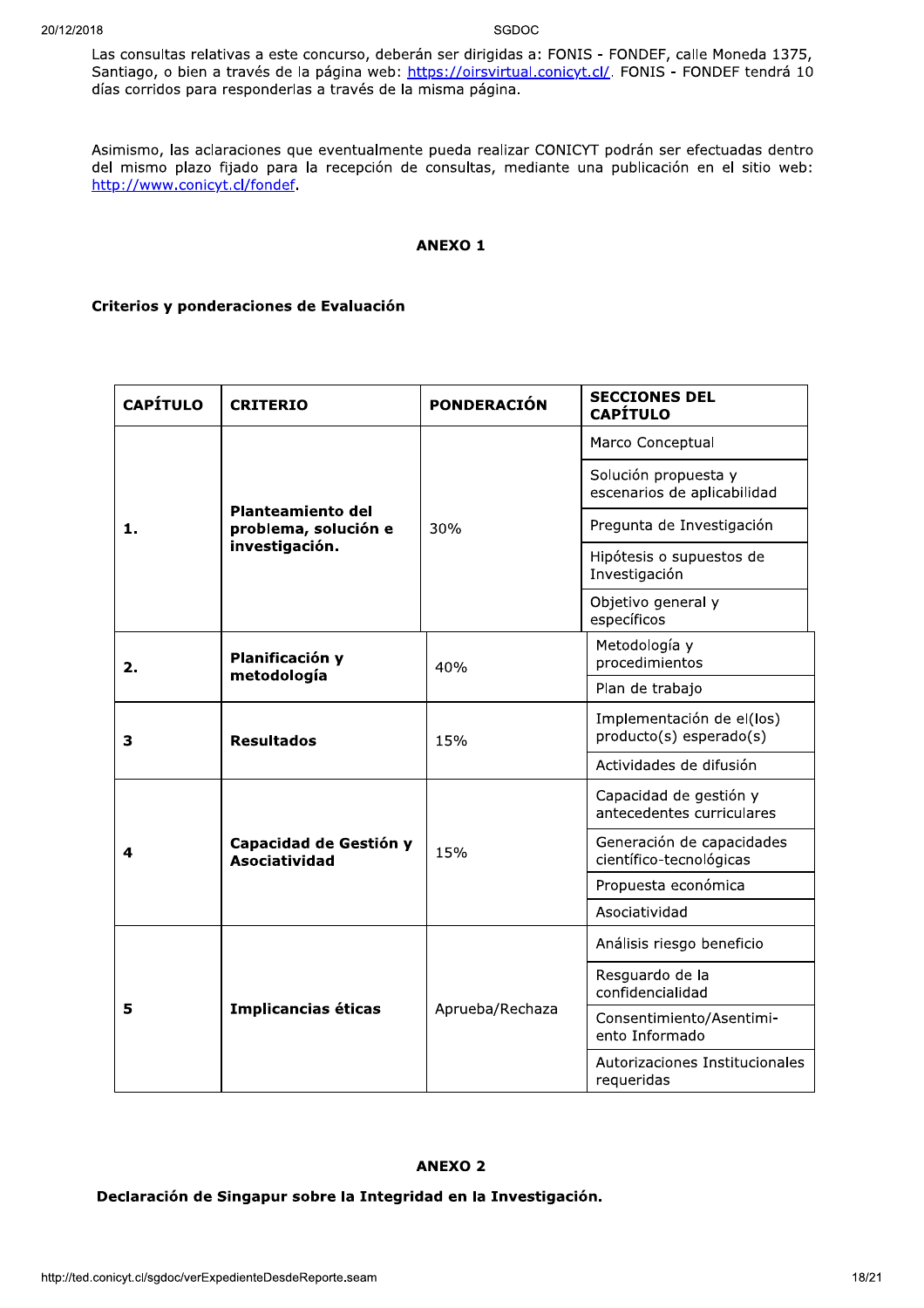#### Preámbulo.

El valor y los beneficios de la investigación dependen sustancialmente de la integridad con la que ésta se lleva a cabo. Aunque existan diferencias entre países y entre disciplinas en el modo de organizar y llevar a cabo las investigaciones, existen también principios y responsabilidades profesionales que son fundamentales para la integridad en la investigación, donde sea que ésta se realice.

#### Principios.

- Honestidad en todos los aspectos de la investigación.
- Responsabilidad en la ejecución de la investigación.
- Cortesía profesional e imparcialidad en las relaciones laborales.
- Buena gestión de la investigación en nombre de otros.

#### Responsabilidades.

- 1. Integridad: Los investigadores deberían hacerse responsables de la honradez de sus investigaciones.
- $2.$ **Cumplimiento de las normas:** Los investigadores deberían tener conocimiento de las normas y políticas relacionadas con la investigación y cumplirlas.
- 3. Métodos de investigación: Los investigadores deberían aplicar métodos adecuados, basar sus conclusiones en un análisis crítico de la evidencia e informar sus resultados e interpretaciones de manera completa y objetiva.
- $\boldsymbol{4}$ . Documentación de la investigación: Los investigadores deberían mantener una documentación clara y precisa de toda la investigación, de manera que otros puedan verificar y reproducir sus trabajos.
- 5. Resultados de la investigación: Los investigadores deberían compartir datos y resultados de forma abierta y sin demora, apenas hayan establecido la prioridad sobre su uso y la propiedad sobre ellos.
- 6. Autoría: Los investigadores deberían asumir la responsabilidad por sus contribuciones a todas las publicaciones, solicitudes de financiamiento, informes y otras formas de presentar su investigación. En las listas de autores deben figurar todos aguellos que cumplan con los criterios aplicables de autoría y sólo ellos.
- Reconocimientos en las publicaciones: Los investigadores deberían mencionar en las 7. publicaciones los nombres y funciones de aquellas personas que hubieran hecho aportes significativos a la investigación, incluvendo redactores, patrocinadores y otros que no cumplan con los criterios de autoría.
- Revisión por pares: Al evaluar el trabajo de otros, los investigadores deberían brindar 8. evaluaciones imparciales, rápidas y rigurosas y respetar la confidencialidad.
- 9. Conflictos de intereses: Los investigadores deberían revelar cualquier conflicto de intereses, ya sea económico o de otra índole, que comprometiera la confiabilidad de su trabajo, en propuestas de investigación, publicaciones y comunicaciones públicas, así como en cualquier actividad de evaluación.
- 10. Comunicación pública: Al participar en debates públicos acerca de la aplicación e importancia de resultados de cierta investigación, los investigadores deberían limitar sus comentarios profesionales a las áreas de especialización en las que son reconocidos y hacer una clara distinción entre los comentarios profesionales y las opiniones basadas en visiones personales.
- 11. Denuncia de prácticas irresponsables en la investigación: Los investigadores deberían informar a las autoridades correspondientes acerca de cualquier sospecha de conducta inapropiada en la investigación, incluyendo la fabricación, falsificación, plagio u otras prácticas irresponsables que comprometan su confiabilidad, como la negligencia, el listado incorrecto de autores, la falta de información acerca de datos contradictorios, o el uso de métodos analíticos engañosos.
- 12. Respuesta a prácticas irresponsables en la investigación: Las instituciones de investigación, las revistas, organizaciones y agencias profesionales que tengan compromisos con la investigación deberían contar con procedimientos para responder a acusaciones de falta de ética u otras prácticas irresponsables en la investigación, así como para proteger a aquellos que de buena fe denuncien tal comportamiento. De confirmarse una conducta profesional inadecuada u otro tipo de práctica irresponsable en la investigación, deberían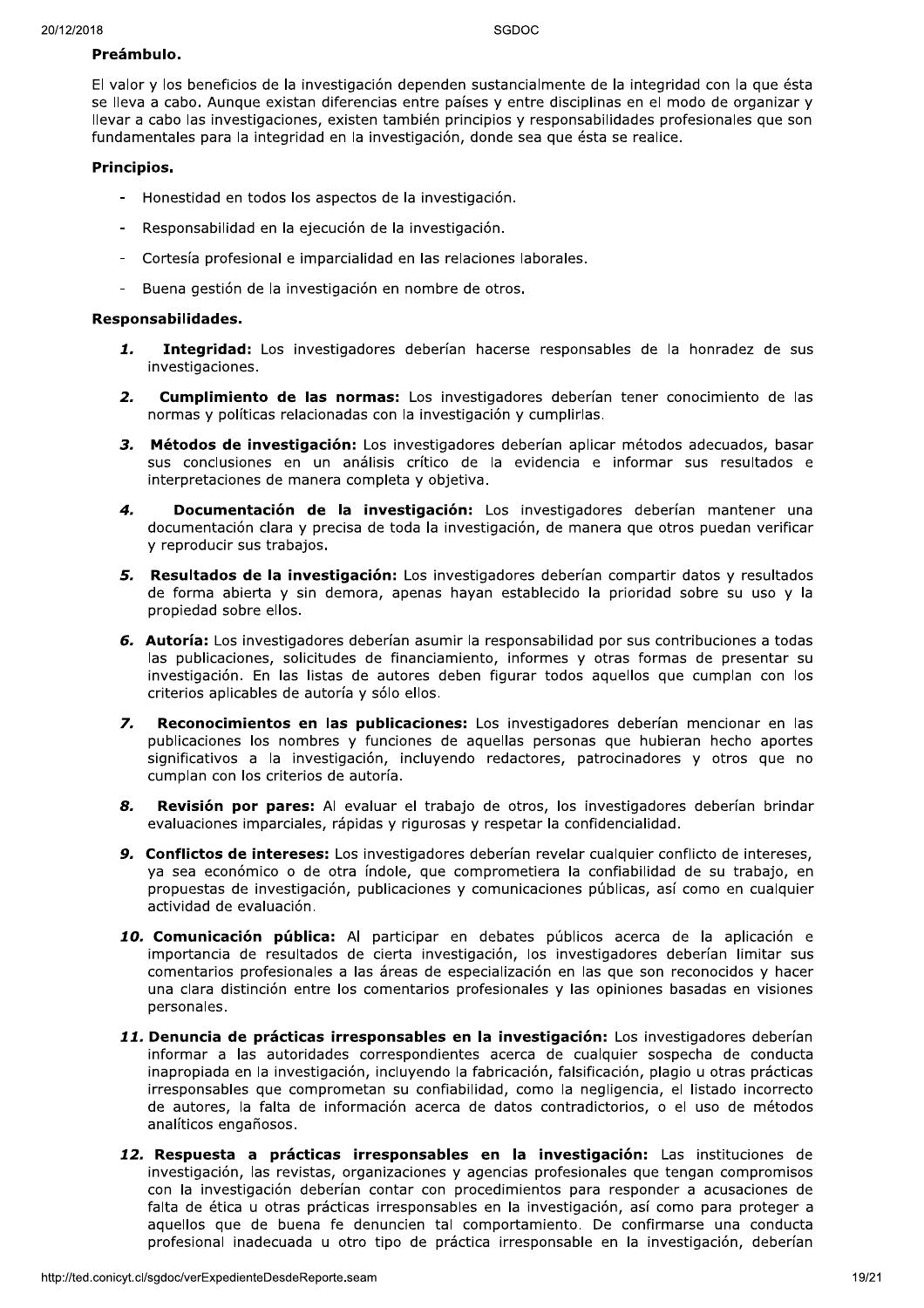tomarse las acciones apropiadas inmediatamente, incluyendo la corrección de la documentación de la investigación.

- 13. Ambiente para la investigación: Las instituciones de investigación deberían crear y mantener condiciones que promuevan la integridad a través de la educación, políticas claras y estándares razonables para el avance de la investigación, mientras fomentan un ambiente laboral que incluya la integridad.
- 14. Consideraciones sociales: Los investigadores y las instituciones de investigación deberían reconocer que tienen la obligación ética de sopesar los beneficios sociales respecto de los riesgos inherentes a su trabajo."

## FIN TRANSCRIPCIÓN.

2.- CONVÓQUESE a Concurso una vez totalmente tramitada la presente resolución.

3.- DESE copia de la presente resolución a Oficina de Partes, Dirección Ejecutiva de CONICYT, Departamento de Administración y Finanzas y Fiscalía.

[1] Los temas priorizados se refieren a los Objetivos Sanitarios de la Década (2011-2020), los establecidos en la Ley Nº 19.966 de Régimen General de Garantías Explícitas en Salud y Decreto sobre Garantías Explícitas de Salud (disponibles ambos en www.minsal.cl), y el Plan Nacional de Salud, así como temas de relevancia para la salud pública local o regional.

ANÓTESE Y COMUNÍQUESE.

 $\frac{1}{2}$ 

CHRISTIAN NICOLAI ORELLANA Director(a) Ejecutivo **DIRECCION EJECUTIVA** 

CNO / / JVP / iic

#### **DISTRIBUCION:**

NELLY JERALDO - Secretaria - ADMINISTRACION Y FINANZAS CARMEN BERZABET HUERTA - Coordinadora FONIS - FONDEF OFICINA DE - Asistente Oficina de Partes - ADMINISTRACION Y FINANZAS CLAUDIA PALOMINOS - Secretaria - DIRECCION EJECUTIVA MARIA ELENA VILDOSOLA - Secretaria - FISCALIA SANDRA VIDAL - Secretaria Dirección - FONDEF

Firmado Electrónicamente en Conformidad con el Artículo 2º letra F y G de la Ley 19.799